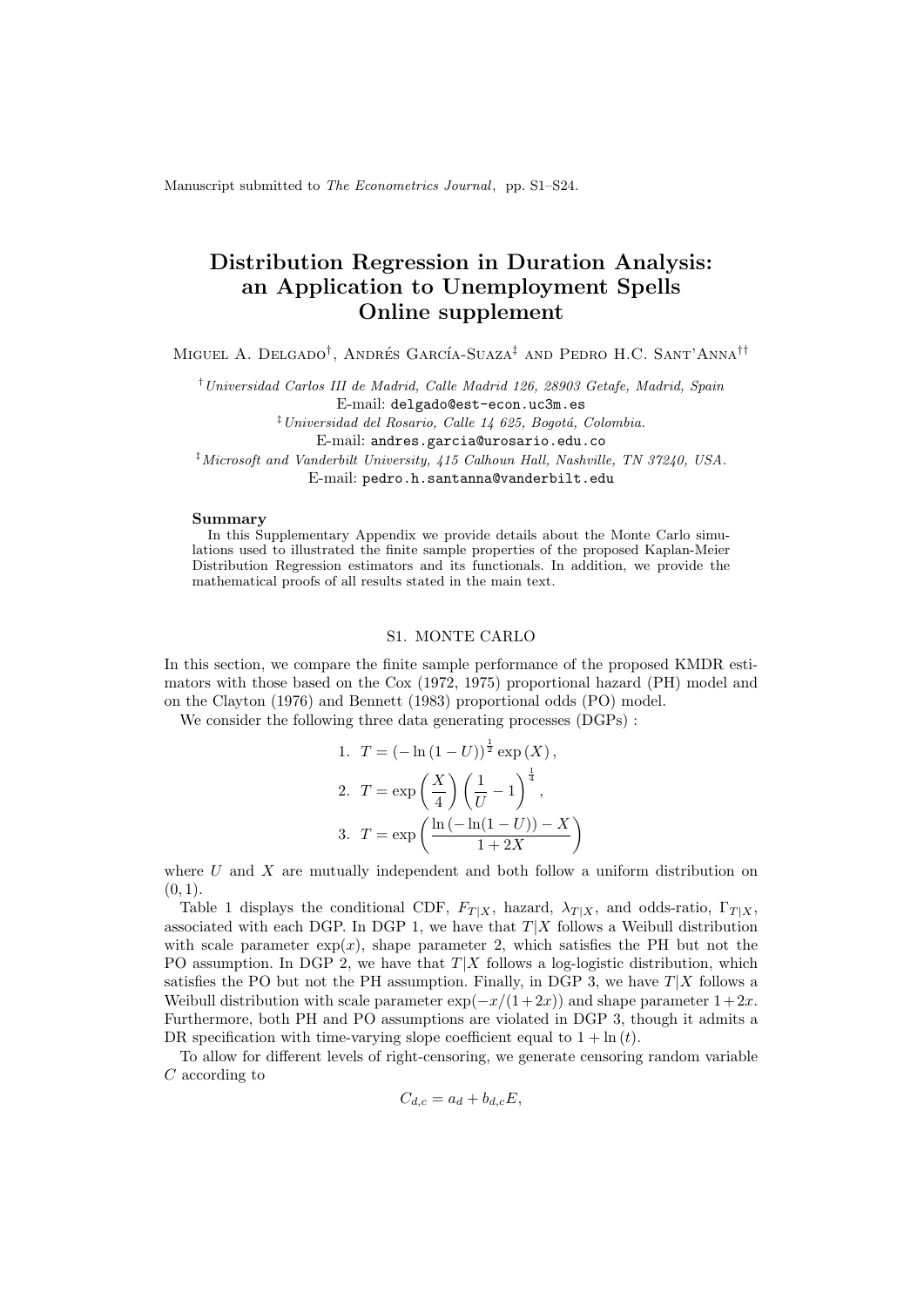|                             | <b>Table 1.</b> Conditional CDF, hazard, and odds-ratio associated with DGPs |                                                            |                                           |
|-----------------------------|------------------------------------------------------------------------------|------------------------------------------------------------|-------------------------------------------|
| DGP                         | $F_{T X}(t x)$                                                               | $\lambda_{T X}(t x)$                                       | $\Gamma_{T X}(t x)$                       |
|                             | 1 $1 - \exp\left(-\frac{t^2}{\exp(2x)}\right)$                               | 2t<br>$\overline{\exp\left( 2x\right) }$                   | $\exp\left(\frac{t^2}{\exp(2x)}\right)-1$ |
| $\mathcal{D}_{\mathcal{L}}$ | $\exp(4\ln t - x)$<br>$\overline{1 + \exp(4 \ln t - x)}$                     | $\frac{4t^3\exp\left(-x\right)}{1+t^4\exp\left(-x\right)}$ | $t^4\exp(-x)$                             |
| -3                          | $1 - \exp(-\exp(\ln(t) + (1 + \ln(t))x))$                                    | $t^{2x}(1+2x)\exp(x)$                                      | $\exp(t^{1+2x}\exp(x))-1$                 |

where  $d = 1, 2, 3, c = 0, 10, 30, E$  follows a standard exponential distribution, and  $a_d$  and  $b_{d,c}$  are chosen such that the percentage of censoring is equal to 0, 10 or 30 percent. The observed data is  ${Y_i, \delta_i, X_i}_{i=1}^n$ , where  $Y_i = \min(T_i, C_i)$  and  $\delta_i = 1_{T_i \leq C_i}$ .

The comparison between KMDR, PH and PO models is based on the conditional CDF,  $F_{T|X}$ , and the ADME as defined in (5.2). Both functionals have a clear economic interpretation.

We consider two alternative link functions for the KMDR model: the logistic link function  $\Psi(u) = (1 + \exp(-u))^{-1}$ , and the complementary log-log link function  $\Psi(u) =$  $1 - \exp(-\exp(u))$ . These specifications lead to different estimators of the conditional CDF  $F_{T|X}(t|X)$ , namely

$$
\hat{F}_n^{dr, 1}(t|X) = (1 + \exp(-(\hat{\alpha}_{0,n}^1(t) + \hat{\alpha}_{1,n}^1(t)X)))^{-1},
$$
  

$$
\hat{F}_n^{dr, \text{ ell}}(t|X) = 1 - \exp(-\exp(\hat{\alpha}_{0,n}^{\text{ell}}(t) + \hat{\alpha}_{1,n}^{\text{ell}}(t)X)),
$$

where  $\hat{\alpha}_{0,n}^{\text{l}}(t)$ ,  $\hat{\alpha}_{1,n}^{\text{cl}}(t)$  ( $\hat{\alpha}_{0,n}^{\text{cll}}(t)$ ,  $\hat{\alpha}_{1,n}^{\text{cll}}(t)$ ) are the logit (complementary log-log) KMDR estimators of the unknown parameters  $\alpha_0(t)$  and  $\alpha_1(t)$ . We denote the KMDR specifications as  $DR_l$  and  $DR_{\text{ell}}$ , respectively. As discussed in Section 2, the PH and PO specifications lead to alternative estimators of  $F_{T|X}$  (t|X), namely,

$$
\hat{F}_n^{ph}(t|X) = 1 - \exp\left(-\exp\left(\ln \hat{\Lambda}_{0,n}(t) + \hat{\alpha}_n^{ph} X\right)\right),
$$

$$
\hat{F}_n^{po}(t|X) = \frac{\hat{\Gamma}_{0,n}(t) \exp\left(-\hat{\alpha}_n^{po} X\right)}{1 + \hat{\Gamma}_{0,n}(t) \exp\left(-\hat{\alpha}_n^{po} X\right)},
$$

respectively, where  $\hat{\alpha}_m^{ph}$  and  $\hat{\Lambda}_{0,n}(t)$  are the Cox (1975) partial likelihood estimator of  $\alpha^{ph}$ and the Breslow (1974) estimator of the cumulative baseline hazard  $\Lambda_0(t)$ , and  $\hat{\Gamma}_{0,n}(t)$ and  $\hat{\alpha}_n^{po}$  are the Hunter and Lange (2002) estimators for the baseline odds to death function  $\Gamma_0(t)$ , and  $\alpha^{po}$ .

Tables 2, 3, and 4 list the performance of the estimators of  $100 \cdot F_{T|X}$  (t| 0.5) and  $100 \text{ }\text{ADME}(t)$  in terms of average absolute bias and root mean square error (RMSE) over a hundred different values of thresholds t located at 100 equidistant points between the 0.10 and 0.90 marginal quantiles of  $T$ . In each table, we list the results with no censoring,  $10\%$  censoring, and  $30\%$  censoring, and with sample size  $n = 100$ , 400, and 1600.

Table 2 shows that under DGP 1, for all sample sizes and censoring levels, both CDF and ADME estimators based on PH and  $DR<sub>cll</sub>$  specifications have lower bias than those based on PO and  $DR_l$  specifications. These results are expected, as the PH and  $DR_{\text{cl}}$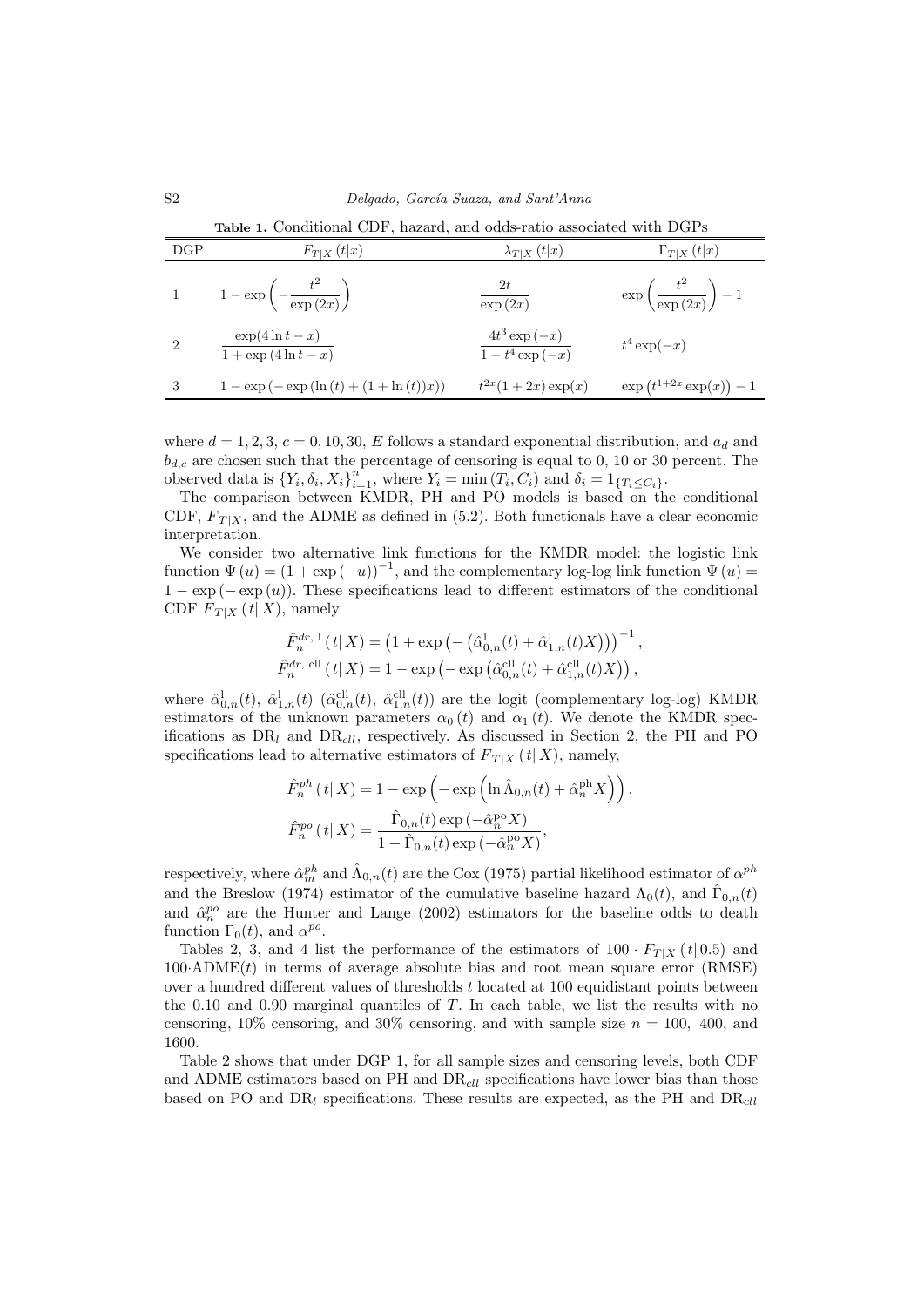models are correctly specified, but the PO and  $DR_l$  models are misspecified. As the sample size increases from 100 to 400 and from 400 to 1600, i.e., when sample size sample size increases from 100 to 400 and from 400 to 1000, i.e., when sample size<br>increases from  $\sqrt{n}$  to  $2\sqrt{n}$ , the average RMSE of our proposed KMDR estimators for both  $F_{T|X}$  (t|0.5) and ADME(t) decreases by approximately 50%, as is expected from a  $\sqrt{n}$ -consistent estimator.

Table 2. Simulated finite-sample properties under DGP 1.

|                    |                  |      |       | No Censoring |        |      |       | $10\%$ Censoring  |        |       | 30% Censoring |            |                 |  |  |
|--------------------|------------------|------|-------|--------------|--------|------|-------|-------------------|--------|-------|---------------|------------|-----------------|--|--|
|                    | $\boldsymbol{n}$ | PН   | PО    | $DR_{cll}$   | $DR_I$ | PН   | PО    | $DR_{\text{cll}}$ | $DR_I$ | PН    | PО            | $DR_{cll}$ | DR <sub>I</sub> |  |  |
| Average            | 100              | 0.13 | 0.78  | 0.44         | 1.33   | 0.38 | 0.70  | 0.56              | 1.61   | 0.11  | 0.73          | 0.87       | 1.82            |  |  |
| absolute bias      | 400              | 0.05 | 0.95  | 0.07         | 1.37   | 0.06 | 0.94  | 0.13              | 1.30   | 0.10  | 0.85          | 0.30       | 1.54            |  |  |
| for $F(t X = 0.5)$ | 1600             | 0.07 | 0.97  | 0.07         | 1.42   | 0.06 | 0.94  | 0.07              | 1.42   | 0.01  | 0.89          | 0.06       | 1.40            |  |  |
| Average            | 100              | 4.08 | 4.21  | 4.48         | 4.60   | 4.39 | 4.44  | 4.88              | 5.03   | 4.99  | 4.92          | 5.88       | 5.91            |  |  |
| <b>RMSE</b>        | 400              | 2.09 | 2.41  | 2.26         | 2.69   | 2.16 | 2.47  | 2.33              | 2.71   | 2.44  | 2.60          | 2.76       | 3.15            |  |  |
| for $F(t X = 0.5)$ | 1600             | 1.05 | 1.56  | 1.12         | 1.86   | 1.10 | 1.58  | 1.18              | 1.90   | 1.21  | 1.61          | 1.32       | 1.98            |  |  |
| Average            | 100              | 0.60 | 5.76  | 0.71         | 2.55   | 0.87 | 6.53  | 0.60              | 1.93   | 0.62  | 7.15          | 1.10       | 1.71            |  |  |
| absolute bias      | 400              | 0.10 | 5.45  | 0.18         | 2.28   | 0.07 | 5.65  | 0.17              | 2.15   | 0.32  | 6.53          | 0.58       | 2.01            |  |  |
| for $AMDE(t)$      | 1600             | 0.07 | 5.46  | 0.04         | 2.08   | 0.06 | 5.65  | 0.07              | 2.11   | 0.07  | 6.25          | 0.07       | 2.04            |  |  |
| Average            | 100              | 8.93 | 11.85 | 12.45        | 13.31  | 9.55 | 12.89 | 13.48             | 14.25  | 10.65 | 13.90         | 17.34      | 18.15           |  |  |
| <b>RMSE</b>        | 400              | 4.64 | 7.87  | 6.20         | 7.07   | 4.40 | 7.79  | 6.29              | 7.14   | 5.20  | 8.99          | 7.73       | 8.43            |  |  |
| for $AMDE(t)$      | 1600             | 2.20 | 6.21  | 3.03         | 4.05   | 2.32 | 6.40  | 3.20              | 4.21   | 2.56  | 7.05          | 3.81       | 4.70            |  |  |

Note: Simulations based on one thousand Monte Carlo experiments. " $PH$ " stands for estimators based on the proportional hazard model.<br>" $PO$ " stands for estimators based on the proportional odds model. " $DR<sub>d</sub>$ " and " $DR<sub>d</sub>$ 

Table 3 shows that under DGP 2, all considered estimators for the distribution function have little to no bias for all considered sample sizes and censoring levels. In terms of ADMEs, our proposed KMDR estimators have little to no bias, just like the PO model. On the other hand,  $ADME(t)$  estimators based on the PH specification are biased and the biases do not disappear when the sample size increases. Interestingly, even when our proposed KMDR model has a misspecified link function, they perform very similarly to the PO model in terms of both bias and RMSE, especially when the sample size is moderate.

|                    |                  |                 |       | No Censoring |                 |                 |       | $10\%$ Censoring |                 | $30\%$ Censoring |       |            |                 |  |
|--------------------|------------------|-----------------|-------|--------------|-----------------|-----------------|-------|------------------|-----------------|------------------|-------|------------|-----------------|--|
|                    | $\boldsymbol{n}$ | $\overline{PH}$ | РO    | $DR_{cll}$   | DR <sub>I</sub> | $\overline{PH}$ | РO    | $DR_{cll}$       | DR <sub>I</sub> | $\overline{PH}$  | РO    | $DR_{cll}$ | DR <sub>I</sub> |  |
| Average            | 100              | 0.27            | 0.52  | 0.26         | 0.32            | 0.35            | 0.69  | 0.34             | 0.48            | 0.15             | 0.74  | 0.85       | 1.12            |  |
| absolute bias      | 400              | 0.13            | 0.14  | 0.17         | 0.10            | 0.14            | 0.15  | 0.14             | 0.09            | 0.13             | 0.25  | 0.22       | 0.42            |  |
| for $F(t X = 0.5)$ | 1600             | 0.10            | 0.05  | 0.16         | 0.04            | 0.12            | 0.07  | 0.12             | 0.06            | 0.10             | 0.05  | 0.08       | 0.13            |  |
| Average            | 100              | 4.11            | 4.14  | 4.24         | 4.26            | 4.45            | 4.48  | 4.66             | 4.70            | 4.87             | 4.91  | 5.41       | 5.45            |  |
| <b>RMSE</b>        | 400              | 2.08            | 2.08  | 2.11         | 2.11            | 2.15            | 2.15  | 2.19             | 2.20            | 2.38             | 2.37  | 2.47       | 2.51            |  |
| for $F(t X = 0.5)$ | 1600             | 1.03            | 1.02  | 1.04         | 1.04            | 1.10            | 1.09  | 1.11             | 1.11            | 1.23             | 1.22  | 1.26       | 1.27            |  |
| Average            | 100              | 3.80            | 0.22  | 0.26         | 0.33            | 3.63            | 0.32  | 0.25             | 0.29            | 3.23             | 0.47  | 0.64       | 0.70            |  |
| absolute bias      | 400              | 4.20            | 0.19  | 0.27         | 0.20            | 3.96            | 0.21  | 0.28             | 0.20            | 3.54             | 0.12  | 0.34       | 0.23            |  |
| for $AMDE(t)$      | 1600             | 4.24            | 0.08  | 0.12         | 0.08            | 3.94            | 0.04  | 0.13             | 0.07            | 3.62             | 0.02  | 0.11       | 0.05            |  |
| Average            | 100              | 11.14           | 10.78 | 14.35        | 14.44           | 11.37           | 10.84 | 15.29            | 15.44           | 12.65            | 11.87 | 19.47      | 19.59           |  |
| <b>RMSE</b>        | 400              | 7.15            | 5.53  | 7.24         | 7.28            | 6.95            | 5.49  | 7.63             | 7.66            | 7.16             | 5.64  | 9.17       | 9.21            |  |
| for $AMDE(t)$      | 1600             | 5.23            | 2.66  | 3.53         | 3.54            | 5.04            | 2.78  | 3.87             | 3.90            | 4.99             | 2.99  | 4.78       | 4.82            |  |

Table 3. Simulated finite-sample properties under DGP 2.

Note: Simulations based on one thousand Monte Carlo experiments. " $PH$ " stands for estimators based on the proportional hazard model. " $PO$ "<br>stands for estimators based on the proportional odds model. " $DR_{cl}$ " and " $DR_l$ " st

Table 4 shows that under DGP 3, when both proportional hazard and proportional odds assumptions are violated, the CDF estimators under PH and PO specifications are slightly biased, especially when censoring is heavier. Importantly, such bias does not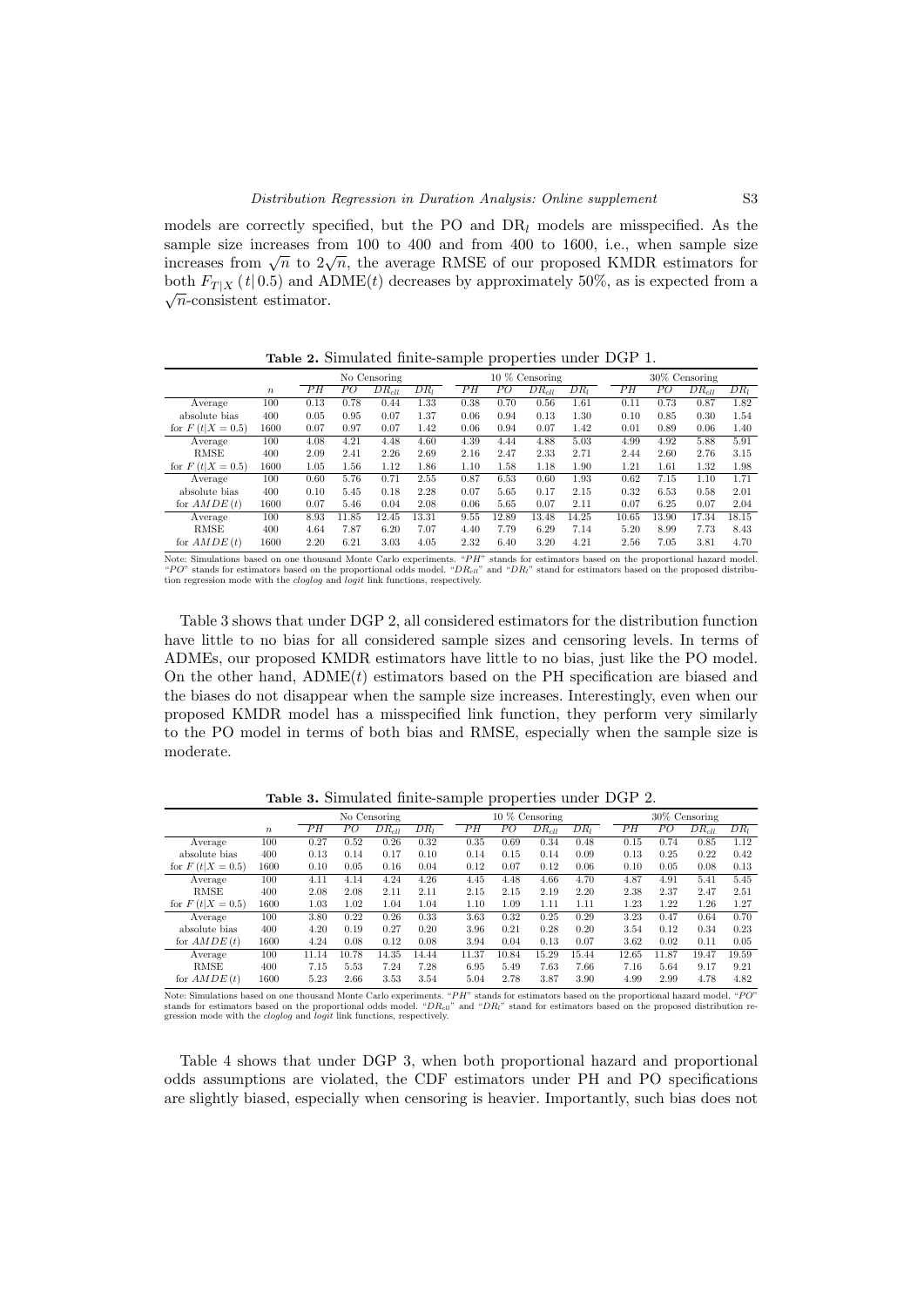#### S4 Delgado, García-Suaza, and Sant'Anna

disappear when sample size increases. Our proposed KMDR estimators for the CDF perform better than those based on the PH and PO specifications, especially when the censoring level is high and the sample size is moderate. Once the focus is shifted towards  $ADME(t)$ , one can easily see that our KMDR estimators perform substantially better than those based on PH or PO specification. In fact, the average bias of the PH and PO estimators of  $ADME(t)$  is never lower than 15 percentage points, and such biases do not vanish as the sample size increases. Our proposed KMDR estimators of  $ADME(t)$ , on the valush as the sample size increases. Our proposed KMDK estimators of  $ADME(t)$ , on the other hand, have little to no bias, and the RMSE decreases at the appropriate  $\sqrt{n}$ -rate, even when the link function is misspecified.

Table 4. Simulated finite-sample properties under DGP 3.

|                    |                  |       |                | No Censoring |                 |                 |         | 10 % Censoring |                 | 30% Censoring |                 |                |            |                 |
|--------------------|------------------|-------|----------------|--------------|-----------------|-----------------|---------|----------------|-----------------|---------------|-----------------|----------------|------------|-----------------|
|                    | $\boldsymbol{n}$ | PH    | P <sub>0</sub> | $DR_{cll}$   | DR <sub>l</sub> | $\overline{PH}$ | $_{P0}$ | $DR_{cll}$     | DR <sub>l</sub> |               | $\overline{PH}$ | P <sub>0</sub> | $DR_{cll}$ | DR <sub>l</sub> |
| Average            | 100              | 0.62  | 0.59           | 0.35         | 0.65            | 0.63            | 0.72    | 0.36           | 0.69            |               | 0.58            | 0.78           | 0.98       | 1.24            |
| absolute bias      | 400              | 0.85  | 0.69           | 0.08         | 0.41            | 0.73            | 0.64    | 0.12           | 0.45            |               | 0.67            | 0.59           | 0.25       | 0.55            |
| for $F(t X = 0.5)$ | 1600             | 0.91  | 0.77           | 0.03         | 0.34            | 0.81            | 0.73    | 0.03           | 0.34            |               | 0.61            | 0.62           | 0.15       | 0.46            |
| Average            | 100              | 4.29  | 4.42           | 4.29         | 4.32            | 4.42            | 4.58    | 4.55           | 4.57            |               | 4.86            | 4.97           | 5.36       | 5.35            |
| RMSE               | 400              | 2.34  | 2.41           | 2.12         | 2.20            | 2.42            | 2.52    | 2.28           | 2.36            |               | 2.57            | 2.64           | 2.54       | 2.62            |
| for $F(t X = 0.5)$ | 1600             | 1.46  | 1.48           | 1.08         | 1.19            | 1.41            | 1.47    | 1.09           | 1.20            |               | 1.40            | 1.50           | 1.25       | 1.38            |
| Average            | 100              | 17.13 | 18.09          | 0.29         | 0.70            | 16.50           | 18.31   | 0.56           | 0.74            |               | 16.16           | 19.15          | 3.14       | 2.85            |
| absolute bias      | 400              | 17.44 | 18.42          | 0.14         | 0.67            | 16.72           | 18.68   | 0.50           | 0.58            |               | 16.15           | 19.42          | 1.40       | 1.07            |
| for $AMDE(t)$      | 1600             | 17.44 | 18.53          | 0.07         | 0.51            | 16.78           | 18.72   | 0.06           | 0.53            |               | 16.19           | 19.56          | 0.76       | 0.67            |
| Average            | 100              | 21.51 | 23.32          | 14.69        | 15.10           | 21.05           | 23.39   | 16.00          | 16.33           |               | 21.42           | 24.29          | 20.60      | 20.57           |
| <b>RMSE</b>        | 400              | 18.84 | 20.02          | 7.09         | 7.37            | 18.21           | 20.31   | 7.46           | 7.75            |               | 17.86           | 21.06          | 9.62       | 9.87            |
| for $AMDE(t)$      | 1600             | 17.90 | 19.04          | 3.56         | 3.79            | 17.26           | 19.23   | 3.77           | 4.01            |               | 16.71           | 20.10          | 4.73       | 4.89            |

Note: Simulations based on one thousand Monte Carlo experiments. " $PH$ " stands for estimators based on the proportional hazard model. " $PO$ "<br>stands for estimators based on the proportional odds model. " $DR_{cl}$ " and " $DR_l$ " st

Overall, the simulation evidence supports that the new KMDR procedure is a useful research tool when dealing with duration data.

# S2. PROOFS OF MAIN RESULTS

Henceforth,  $Z = (Y, X', \delta)'$  is a random vector defined in the sample space  $(\mathcal{Z}, \mathcal{A}), \mathcal{Z} =$  $(\mathcal{Y} \times \mathcal{X} \times [0,1])$ . We shall use the standard empirical process notation  $Pf = \mathbb{E} f(Z)$  $\int f(Z) dP$ . Furthermore, let  $\mathbb{P}_n = n^{-1} \sum_{i=1}^n \delta_{Z_i}$  denote the empirical measure of  $\{Z_i\}_{i=1}^n$ ,  $Z_i = (Y_i, X'_i, \delta_i)'$ , i.e.,  $\mathbb{P}_n f = n^{-1} \sum_{i=1}^n f(Z_i)$ . Analogously, let  $\widehat{\mathbb{P}}_n$  denotes the empirical Kaplan-Meier measure, i.e.  $\widehat{\mathbb{P}}_n f = \sum_{i=1}^n W_{ni} f(Y_{i:n}, X_{[i:n]}, \delta_{[i:n]})$  for any function f, with  $W_{ni}$  as in (3.2),  $Y_{i:n}$  the *i-th* order statistic of Y and  $X_{[i:n]}$  its corresponding concomitant.

For any class of functions G and any probability function  $Q$ , we use the notation  $||a|| =$  $\left(\sum_{j=1}^p a_j^2\right)^{1/2}$  for any vector  $a = (a_1, ..., a_p)'$ ,  $\|\varphi\|_{\mathcal{G}} = \sup_{g \in \mathcal{G}} \|\varphi(g)\|$ , and  $\|g\|_{r,Q} =$  $(Qg^r)^{1/r}$ ,  $r > 0$ . Let e be a generic pseudo-norm on G, and  $N(\varepsilon, \mathcal{G}, e)$  denotes the covering number with respect to e, i.e.,

$$
N(\varepsilon, \mathcal{G}, e) = \min \left\{ s : \exists g_1, ..., g_s \text{ s.t. } \sup_{g \in \mathcal{G}} \min_{j \leq s} e(g, g_j) \leq \varepsilon \right\}.
$$

Given two functions  $l, u \in \mathcal{G}$ , a bracket  $[l, u]$  is the set of functions  $f \in \mathcal{G}$  such that  $l \le f \le u$ . An  $\varepsilon$ -bracket with respect to  $\lVert \cdot \rVert_{r,Q}$  is a bracket  $[l, u]$  with  $\lVert l - u \rVert_{r,Q} \le \varepsilon$ ,  $||l||_{r,Q} < \infty$ , and  $||u||_{r,Q} < \infty$ . The bracketing number  $N_{[||}(\varepsilon, \mathcal{G}, || \cdot ||_{r,Q})$  is the minimal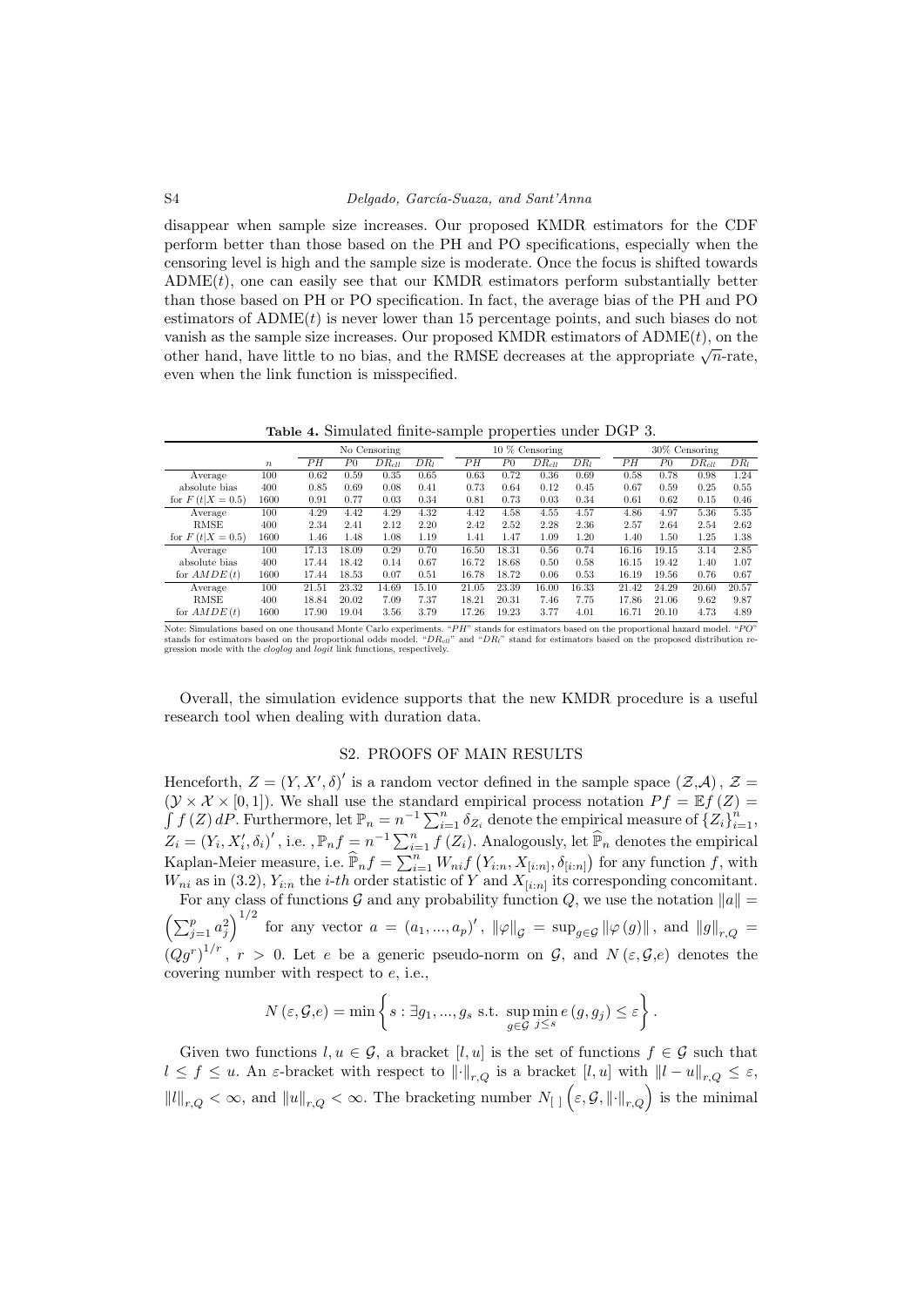# Distribution Regression in Duration Analysis: Online supplement S5

number of  $\varepsilon$ -brackets with respect to  $\lVert \cdot \rVert_{r,Q}$  needed to cover  $\mathcal{G}$ , that is,

$$
N_{\left[\right]}\left(\varepsilon,\mathcal{G},\left\|\cdot\right\|_{r,Q}\right)=\min\left\{s:\exists g_1,...,g_s\text{ and }\Delta_1,...,\Delta_s\in L_r\left(Q\right)\ s.t.\left\|\Delta_j\right\|_{r,Q}<\varepsilon,\right.\\\text{and for all }g\in\mathcal{G}\text{ there exists }j\leq s\text{ with }\left|g_j-g\right|<\Delta_j\right\}
$$

We take by granted measurability where it is needed.

PROOF. (PROOF OF THEOREM 4.1) The proof of this theorem follows Example 5.40 in van der Vaart (1998) (VV, henceforth). Let

$$
m_{\theta}(d, x) = \log \left( \frac{p_{\theta_0(t)} + p_{\theta}}{2} \right) (d, x),
$$

$$
M_t(\theta) = \int m_{\theta}(1_{\{T \le t\}}, X) dP,
$$

$$
M_{nt}(\theta) = \sum_{i=1}^{n} W_{ni} \cdot m_{\theta}(1_{\{Y_{i:n} \le t\}}, X_{[i:n]}).
$$

Note that, by the concavity of the logarithm function and the characterization of  $\hat{\theta}_n(t)$ as the maximizer of  $\hat{Q}_n(\theta, t)$ ,

$$
M_{nt}(\hat{\theta}(t)) \geq \frac{1}{2} \left( \hat{Q}_n(\hat{\theta}_n(t), t) + \hat{Q}_n(\theta_0(t), t) \right) \geq M_{nt}(\theta_0(t)).
$$

Thus, in light of Theorem 5.7 of VV, it suffices to show that,

$$
\sup_{\theta:\|\theta-\theta_0(t)\|>\epsilon} M_t(\theta) < M_t(\theta_0(t)) \text{ for all } \epsilon > 0,\tag{S.1}
$$

$$
\lim_{n \to \infty} \sup_{\theta \in \Theta} |M_{nt}(\theta) - M_t(\theta)| = 0 \text{ a.s.}.
$$
\n(S.2)

We focus on  $M_t(\theta)$  instead of  $Q(\theta, t)$  because  $p_{\theta_0(t)}$  is bounded away from zero (and one), suggesting that the function  $m_0$  is somewhat better behaved than  $log p_\theta$ . Then, using the fact that  $log x \le 2(\sqrt{x} - 1)$  for all  $x \ge 0$ , and  $p_\theta(0, X) + p_\theta(1, X) = 1$  a.s. for all  $\theta \in \Theta$ , and that for non-negative number  $a, b, \sqrt{(a+b)/2} \geq (\sqrt{a} +$ √  $\overline{b}$  /2, we have that

$$
M_t(\theta) - M_t(\theta_0(t)) = E\left[\log\left(\frac{(p_\theta + p_{\theta_0(t)})}{2p_{\theta_0(t)}}\left(1_{\{T \le t\}}, X\right)\right)\right]
$$
  
\n
$$
= \sum_{d=0}^1 \mathbb{E}\left[\log\left(\frac{(p_\theta + p_{\theta_0(t)})}{2p_{\theta_0(t)}}\left(d, X\right)\right) \cdot p_{\theta_0(t)}\left(d, X\right)\right]
$$
  
\n
$$
\le 2 \sum_{d=0}^1 \mathbb{E}\left[\left(\sqrt{\frac{(p_\theta + p_{\theta_0(t)})}{2p_{\theta_0(t)}}}\left(d, X\right) - 1\right)p_{\theta_0(t)}\left(d, X\right)\right]
$$
  
\n
$$
= 2 \sum_{d=0}^1 \mathbb{E}\left[\sqrt{\frac{(p_\theta + p_{\theta_0(t)})p_{\theta_0(t)}}{2}}\left(d, X\right)\right] - 2
$$
  
\n
$$
= -\sum_{d=0}^1 \mathbb{E}\left[\left(\sqrt{\frac{p_\theta + p_{\theta_0(t)}}{2}} - \sqrt{p_{\theta_0(t)}}\right)^2\left(d, X\right)\right]
$$
  
\n
$$
\le -\sum_{d=0}^1 \mathbb{E}\left[\left(\frac{\sqrt{p_\theta + \sqrt{p_{\theta_0(t)}}}}{2} - \sqrt{p_{\theta_0(t)}}\right)^2\left(d, X\right)\right]
$$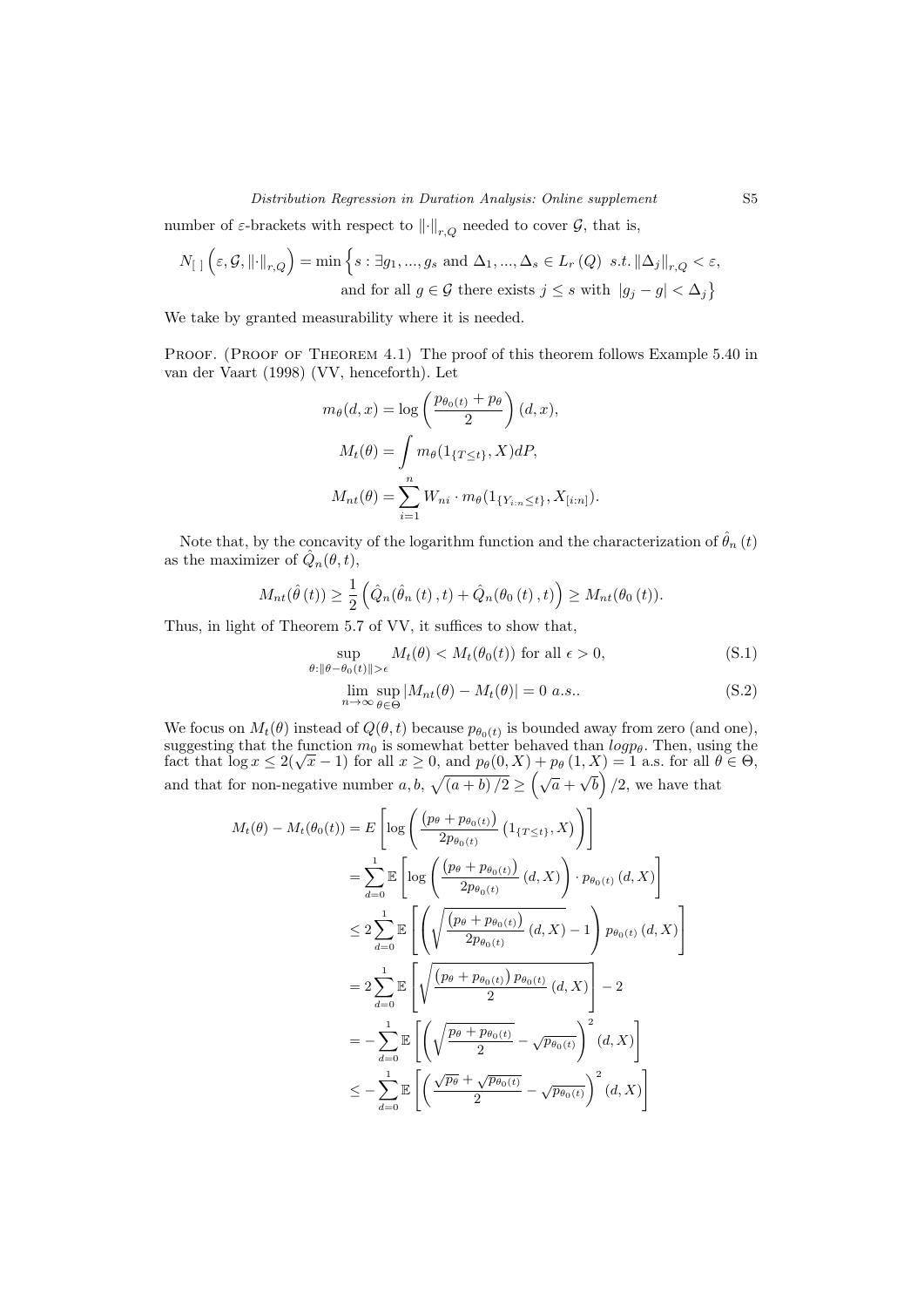S6 Delgado, García-Suaza, and Sant'Anna

$$
= -\sum_{d=0}^{1} \mathbb{E}\left[\left(\frac{\left(p_{\theta} - p_{\theta_{0}(t)}\right)}{2\left(\sqrt{p_{\theta}} + \sqrt{p_{\theta_{0}(t)}}\right)}\right)^{2}(d, X)\right]^{2}
$$

$$
\leq -K \cdot \mathbb{E}\left[\left(\Lambda\left(\boldsymbol{X}^{\prime}\theta\right) - \Lambda\left(\boldsymbol{X}^{\prime}\theta_{0}(t)\right)\right)^{2}\right],
$$

where, henceforth,  $K$  is a generic constant. This is always non-positive and is zero only if  $\theta = \theta_0(t)$ . Thus,  $\theta_0(t)$  is the unique maximum of  $M_t(\theta)$ . Furthermore,  $M_t(\theta_k) \rightarrow$  $M_t(\theta_0(t))$  implies that  $X'\theta_k \to_p X'\theta_0(t)$ . If the sequence  $\theta_k$  is also bounded, then  $\mathbb{E}((\theta_k - \theta_0(t))' \mathbf{X})^2 \to 0$  and, hence,  $\theta_k \to \theta_0(t)$  because  $\mathbb{E}(\mathbf{X} \mathbf{X}')$  is non-singular. On the other hand,  $\|\theta_k\|$  cannot have a diverging subsequence because, in that case,  $\theta'_k \mathbf{X}/\|\theta_k\| \to_p 0$  and hence,  $\theta_k/\|\theta_k\| \to_p 0$  by the same argument. This proves (S.1).

In order to prove (S.2), applying arguments in VV Example 5.40, the functions  $u \mapsto$  $\Lambda(u)$  form a VC-class (see, e.g., VVs Example 19.7), and the functions  $m_{\theta}$  take the form  $m_{\theta}(d,x) = \varphi(\Lambda(\theta' x), d, \Lambda(\theta'_{0} x))$ , where the function  $\varphi(\gamma, d, \eta)$  is Lipschitz in its first argument with Lipschitz constant bounded above by  $1/\eta + 1/(1 - \eta)$ ; this follows from  $\Lambda$  being Lipschitz (since it is continuously differentiable). Thus, it follows that the class M of functions  $(x, d) \mapsto m_{\theta}(d, x)$  indexed by parameters  $\theta \in \Theta$  has bracketing numbers bounded by the bracketing numbers of  $\Theta$  (see VV's example 19.7) i.e., for any  $\varepsilon \in (0, diam \Theta),$ 

$$
N_{\left[\begin{array}{c|c}1\end{array}\right]}\left(\varepsilon M,\mathcal{M},\left\|\cdot\right\|_{r,P}\right)\leq K\left(\frac{diam\Theta}{\varepsilon}\right)^p<\infty,
$$

for some constant K independent of  $\varepsilon$  and p, where  $M = \sup_{\theta \in \Theta} |\dot{m}_{\theta}(d, X)| < \infty$ , and  $m_{\theta}$  is the derivative of  $m_{\theta}$  with respect to  $\theta$ . Hence, M is Glivenko-Cantelli, i.e.

$$
\sup_{\theta \in \Theta} |(\mathbb{P}_n - P) m_{\theta}| \to 0 \text{ a.s.-} \mathbb{P}
$$

applying Theorem 2.4.1 of van der Vaart and Wellner (1996).

To conclude the proof, we combine Stute (1993) Theorem and Theorem 2.4.1 in van der Vaart and Wellner (1996) to show that

$$
\sup_{\theta \in \Theta} \left| \left( \widehat{\mathbb{P}}_n - P \right) m_{\theta} \right| \to 0 \text{ a.s.-} \mathbb{P}.
$$

Towards this end, fix  $\varepsilon > 0$ . Choose finitely many  $\varepsilon$ -brackets  $[\ell_j, u_j]$  whose union contains M and such that  $P(u_i - \ell_i) < \varepsilon$  for every j. Then for every  $\theta \in \Theta$ , there is a bracket such that

$$
\left(\widehat{\mathbb{P}}_n - P\right) m_{\theta} \le \left(\widehat{\mathbb{P}}_n - P\right) u_j + P\left(u_j - m_{\theta}\right) \le \left(\widehat{\mathbb{P}}_n - P\right) u_j + \varepsilon.
$$

Consequently,

$$
\sup_{\theta \in \Theta} \left( \widehat{\mathbb{P}}_n - P \right) m_{\theta} \le \max_j \left( \widehat{\mathbb{P}}_n - P \right) u_j + \varepsilon.
$$

The right side converges almost surely to  $\varepsilon$  by Stute (1993)'s Theorem. Combination with a similar argument for  $\inf_{\theta \in \Theta} (\hat{\mathbb{P}}_n - P)$   $m_\theta$  yields that  $\limsup_{\theta \in \Theta} \text{sup}_{\theta \in \Theta}$ a similar argument for  $\inf_{\theta \in \Theta} (\hat{P}_n - P) m_{\theta}$  yields that  $\limsup_{\theta \in \Theta} |(\hat{P}_n - P) m_{\theta}| \leq \varepsilon$ <br>*a.s.*, for every  $\varepsilon > 0$ . Take a sequency  $\varepsilon_m \downarrow 0$  to see that the lim sup must actually be zero almost surely. $\Box$ 

In order to prove Theorems 4.2 and 4.3, we provide a uniform version of the central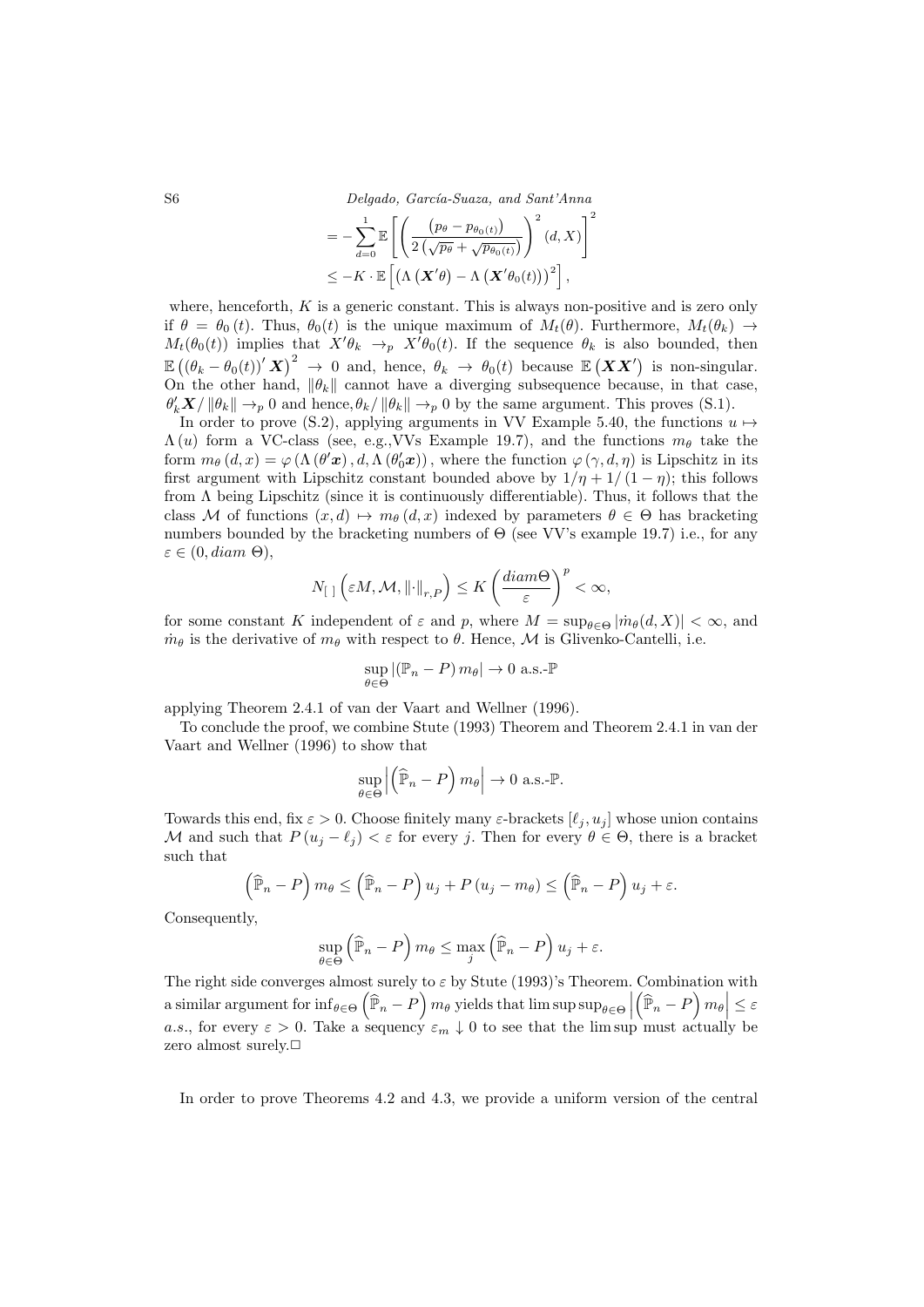### Distribution Regression in Duration Analysis: Online supplement S7

limit theorem's in Stute (1995, 1996). The Kaplan-Meier integral

$$
S_n(\varphi) = \widehat{\mathbb{P}}_n \varphi = \sum_{i=1}^n W_{ni} \varphi \left( Y_{i:n}, X_{[i:n]} \right) = \int_{\mathbb{R}^{1+k}} \varphi \left( t, x \right) \widehat{F}_n \left( dt, dx \right),
$$

can be viewed as a random process indexed by a vector of functions  $\varphi : \mathbb{R}^{1+k} \mapsto \mathbb{R}^q$  in a class  $F$ . The proof follows the following steps.

<u>First</u>, we show that  $||S_n(\varphi) - V_n(\varphi)||_{\mathcal{F}} = o_P(n^{-1/2}),$  where

$$
V_{n}(\kappa_{\varphi}) = \frac{1}{n^{3}} \sum_{i=1}^{n} \sum_{j=1}^{n} \sum_{m=1}^{n} \kappa_{\varphi} (Z_{i}, Z_{j}, Z_{m})
$$
  
\n
$$
= -\int \varphi (t_{3}, x_{3}) \gamma^{(0)} (t_{3}) \int \frac{1_{\{t_{1} < t_{3}\}}}{1 - F_{Y}(t_{1})} F_{Y}^{0} (dt_{1}) \tilde{F}_{n}^{1} (dt_{3}, dx_{3})
$$
  
\n
$$
+ \int \varphi (t_{3}, x_{3}) \gamma^{(0)} (t_{3}) \tilde{F}_{n}^{1} (dt_{3}, dx_{3})
$$
  
\n
$$
+ 2 \int \varphi (t_{3}, x_{3}) \gamma^{(0)} (t_{3}) \int \frac{1_{\{t_{1} < t_{3}\}}}{1 - F_{Y}(t_{1})} \tilde{F}_{Y_{n}}^{0} (dt_{1}) \tilde{F}_{n}^{1} (dt_{3}, dx_{3})
$$
  
\n
$$
- \int \varphi (t_{3}, x_{3}) \gamma^{(0)} (t_{3}) \int \int \frac{1_{\{t_{1} < t_{2}, t_{1} < t_{3}\}}}{\left[1 - F_{Y}(t_{1})\right]^{2}} \tilde{F}_{Y_{n}} (dt_{2}) \tilde{F}_{Y_{n}}^{0} (dt_{1}) \tilde{F}_{n}^{1} (dt_{3}, dx_{3})
$$
  
\n
$$
= (\mathbb{P}_{n} \otimes \mathbb{P}_{n} \otimes \mathbb{P}_{n}) \kappa_{\varphi}
$$

is a V -process of order 3 with

$$
\kappa_{\varphi}\left(z_{1}, z_{2}, z_{3}\right) = \kappa_{1\varphi}\left(z_{3}\right) + \kappa_{2\varphi}\left(z_{1}, z_{3}\right) + \kappa_{3\varphi}\left(z_{1}, z_{2}, z_{3}\right),\tag{S.3}
$$
\n
$$
\kappa_{1\varphi}\left(z_{3}\right) = \varphi\left(t_{3}, x_{3}\right)\gamma^{(0)}\left(t_{3}\right)\delta_{3}\left[1 - \int \frac{1_{\{t_{1} < t_{3}\}}}{1 - F_{Y}\left(t_{1}\right)}F_{Y}^{0}\left(dt_{1}\right)\right],
$$
\n
$$
\kappa_{2\varphi}\left(z_{1}, z_{3}\right) = 2\varphi\left(t_{3}, x_{3}\right)\gamma^{(0)}\left(t_{3}\right)\delta_{3}\frac{1_{\{t_{1} < t_{3}\}}\left(1 - \delta_{1}\right)}{1 - F_{Y}\left(t_{1}\right)},
$$
\n
$$
\kappa_{3\varphi}\left(z_{1}, z_{2}, z_{3}\right) = -\varphi\left(t_{3}, x_{3}\right)\gamma^{(0)}\left(t_{3}\right)\delta_{3}\frac{1_{\{t_{1} < t_{2}, t_{1} < t_{3}\}}\left(1 - \delta_{1}\right)}{\left[1 - F_{Y}\left(t_{1}\right)\right]^{2}},
$$
\n
$$
(S.3)
$$

for  $z_j = (y_j, x'_j, d_j)'$ ,  $j = 1, 2, 3$ , and the empirical distributions  $\tilde{F}_{Yn}(t) = n^{-1} \sum_{i=1}^n 1_{\{Y_i \le t\}},$  $\tilde{F}_{Yn}^{0}(t) = n^{-1} \sum_{i=1}^{n} (1 - \delta_i) 1_{\{Y_i \le t\}}$  and  $\tilde{F}_{n}^{1}(t,x) = n^{-1} \sum_{i=1}^{n} \delta_i 1_{\{Y_i \le t, X_i \le x\}}$  are the sample analogues of  $F_Y(t) = \mathbb{P}(Y \le t)$ ,  $F_Y^0(t) = \mathbb{P}(Y \le t, \delta = 0)$  and  $F_{YX}^1(t, x) =$  $\mathbb{P}(Y \leq t, X \leq x, \delta = 1)$ , respectively.

Second, we show that  $||V_n(\varphi) - U_n(\varphi)||_{\mathcal{F}} = o_P(n^{-1/2})$  under suitable restrictions on the  $\mathcal{F}$ 's bracketing numbers, where

$$
U_n(\varphi) = U_n^{(1)}(\kappa_{1\varphi}) + U_n^{(2)}(\kappa_{2\varphi}) + U_n^{(3)}(\kappa_{3\varphi}),
$$

and for  $(z_1, z_2, z_3) \mapsto q(z_1, z_2, z_3)$ ,

$$
U_n^{(m)}(g) = \frac{(n-m)!}{n!} \sum_{\pi} g(Z_{i_1}, ..., Z_{i_m}),
$$

is the U-process of order m, with  $\pi$  running on all 3-permutations  $\pi = (i_1, i_2, i_3)$  of integers  $0 \le i_j \le n$  with  $i_1 \ne i_2 \ne i_3$ . We then obtain the Hájek projection

$$
\hat{U}_n(\varphi) = \mathbb{E}\left[U_n(\kappa_{\varphi})|Z_i\right] - (n-1)\mathbb{E}U_n(\kappa_{\varphi}) = \mathbb{P}_n\zeta_{\varphi},
$$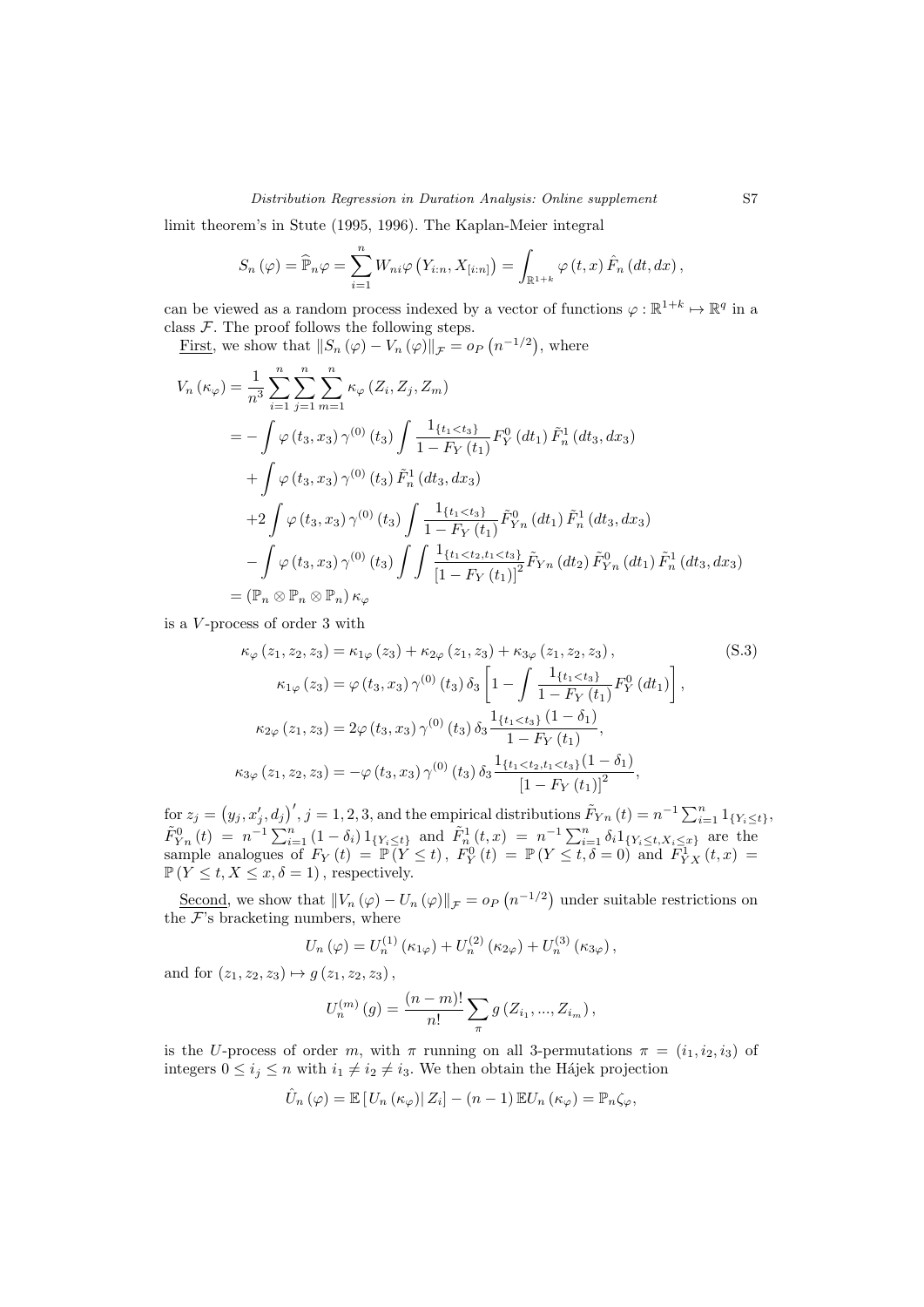where

$$
\zeta_{\varphi}(z) = \varphi(t, x)\gamma^{(0)}(t)d + \gamma_{\varphi}^{(1)}(y)(1 - d) - \gamma_{\varphi}^{(2)}(y),
$$

with

$$
\gamma^{(0)}(t) = \exp\left\{ \int_0^{t-} \frac{F_Y^0(dt)}{1 - F_Y(t)} \right\},
$$
  
\n
$$
\gamma_{\varphi}^{(1)}(t) = \frac{1}{1 - F_Y(t)} \int 1_{\{t < t_2\}} \varphi(t_2, x) \gamma^{(0)}(t_2) F^1(dt_2, dx),
$$
  
\n
$$
\gamma_{\varphi}^{(2)}(t) = \int \int \frac{1_{\{t_1 < t, t_1 < t_2\}} \varphi(t_2, x) \gamma^{(0)}(t_2)}{[1 - F_Y(t_1)]^2} F_Y^0(dt_1) F^1(dt_2, dx).
$$

Third, we show that  $||U_n(\varphi) - \mathbb{P}_n\zeta_{\varphi}||_{\mathcal{F}} = o_P(n^{-1/2})$ , where  $\mathbb{P}_n\zeta_{\varphi}$  is the Hájek projection of  $U_n(\varphi)$ . It then follows that  $P\zeta_\varphi = P\varphi$ , and that  $P\zeta_\varphi^2 < \infty$ , by (S.4) below. Thus, provided that  $\{\zeta_{\varphi} : \varphi \in \mathcal{F}\}\$  satisfies some entropy conditions that guarantee it forms a Donsker class of functions,

$$
\left\{\sqrt{n}\left(\widehat{\mathbb{P}}_n-P\right)\varphi:\varphi\in\mathcal{F}\right\}\to_d\{\mathbb{G}_P\zeta_{\varphi}:\varphi\in\mathcal{F}\}\,\,\text{in the space $\ell^{\infty}\left(\mathcal{F}\right)$},
$$

where  $\mathbb{G}_P$  is the *Brownian bridge* associated to  $P$ , i.e. a centered tight Gaussian process indexed by functions squared integrable with respect to  $P$  with covariance,

$$
\mathbb{E} \mathbb{G}_P \varphi_1 \mathbb{G}_P \varphi_2 = P(\varphi_1 - P\varphi_1)(\varphi_2 - P\varphi_2) = P\varphi_1 \varphi_2 - P\varphi_1 P\varphi_2, \ P\varphi_j^2 < \infty,
$$

for given  $\varphi_j$  such that  $P ||\varphi_j||^2 < \infty$ ,  $j = 1, 2$ .

LEMMA S1. Let F be a class of p-valued vectors of functions,  $(t, x) \rightarrow \varphi(t, x)$  that admits an envelope function  $\Phi \in \mathcal{F}$  such that  $P\Phi^2 < \infty$ . Let Assumptions 3.1, 3.2, 3.3 hold, and assume

$$
\mathbb{E}\left[\Phi^{2}\left(Y,X\right)\gamma^{(0)^{2}}\left(X\right)\delta\right]<\infty,\tag{S.4}
$$

$$
\int \|\Phi(t,x)\| S^{1/2}(t) F(dt,dx) < \infty,
$$
\n(S.5)

with

$$
S\left(t\right) = \int_0^{t-} \frac{F_C\left(d\bar{t}\right)}{\left[1 - F_Y\left(\bar{t}\right)\right]\left[1 - F_C\left(\bar{t}\right)\right]},
$$

If for  $\varepsilon \in (0,1)$ ,

$$
\sup_{Q} N_{\left[\right]} \left(\varepsilon \left\|\Phi\right\|_{2,Q}, \mathcal{F}, \left\|\cdot\right\|_{2,Q}\right) \le K \left(\frac{1}{\varepsilon}\right)^{v},\tag{S.6}
$$

with K and v independent of  $\varepsilon$ , then,

$$
\sup_{\varphi \in \mathcal{F}} \left\| S_n \left( \varphi \right) - V_n \left( \varphi \right) \right\|_{\mathcal{F}} = o_P \left( n^{-1/2} \right),\tag{S.7}
$$

$$
\sup_{\varphi \in \mathcal{F}} \left\| V_n \left( \varphi \right) - \mathbb{P}_n \zeta_{\varphi} \right\| = o_P \left( n^{-1/2} \right),\tag{S.8}
$$

and

$$
\left\{\sqrt{n}\left(\widehat{\mathbb{P}}_n - P\right)\varphi : \varphi \in \mathcal{F}\right\} \to_d \left\{\mathbb{G}_P\zeta_{\varphi} : \varphi \in \mathcal{F}\right\} \text{ in } \ell^{\infty}(\mathcal{F})^q. \tag{S.9}
$$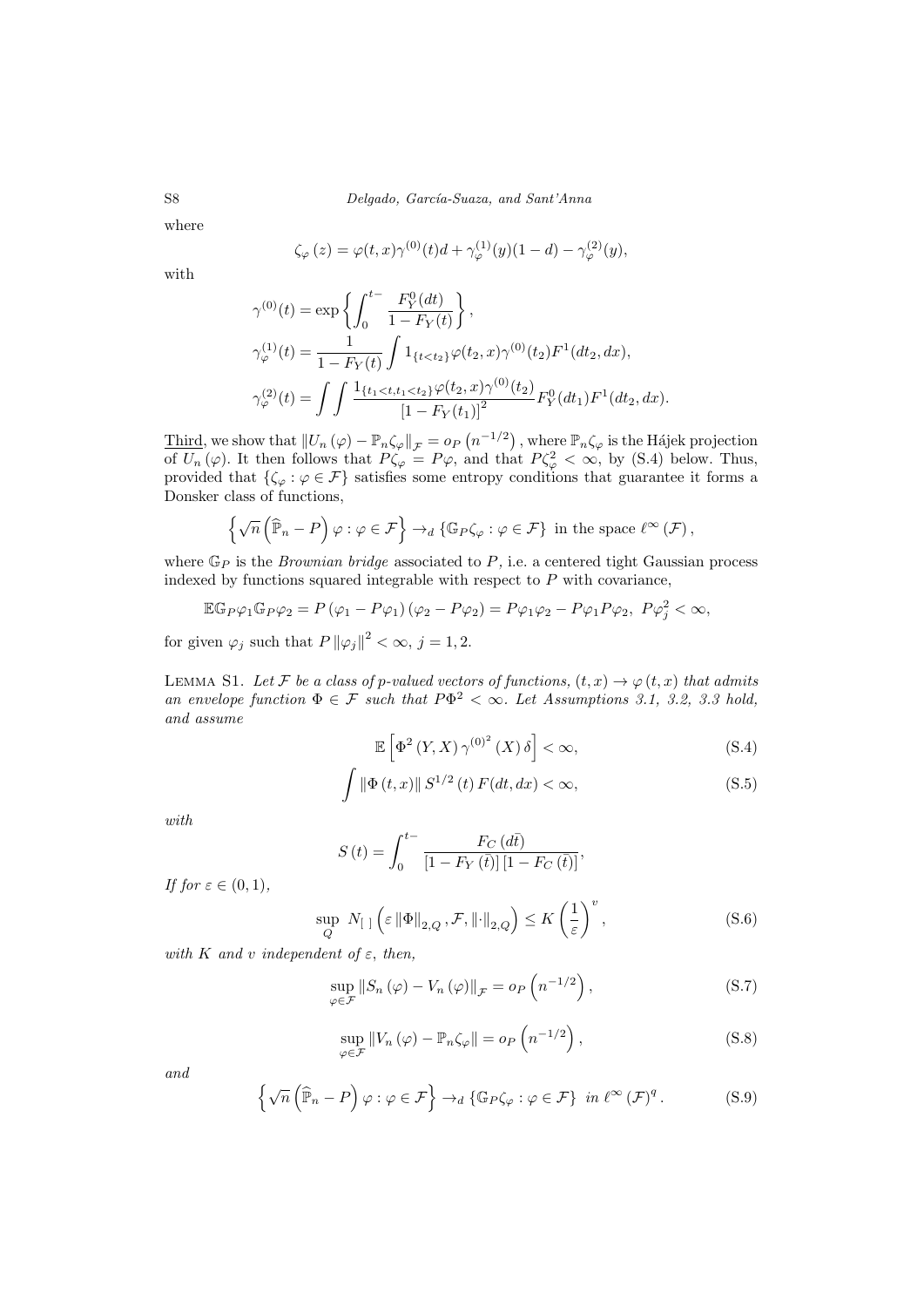Proof. Stute (1996)'s Lemma 5.1 establishes that

$$
\widehat{\mathbb{P}}_n \varphi = \int_{\mathbb{R}^{1+k}} \varphi(t, x) \exp\left\{ n \int_0^{t-} \ln \left[ 1 + \frac{1}{n \left( 1 - \tilde{F}_{Yn} \left( \bar{t} \right) \right)} \right] \tilde{F}_{Yn}^0 \left( d\bar{t} \right) \right\} \tilde{F}_{YXn}^1 \left( dt, dx \right)
$$
\n
$$
= \frac{1}{n} \sum_{i=1}^n \varphi(Y_i, X_i) \, \delta_i \exp\left\{ n \int_0^{Y_i -} \ln \left[ 1 + \frac{1}{n \left( 1 - \tilde{F}_{Yn} \left( \bar{t} \right) \right)} \right] \tilde{F}_{Yn}^0 \left( d\bar{t} \right) \right\}
$$

Applying the mean value theorem to the exponential term,

$$
\widehat{\mathbb{P}}_{n}\varphi = \frac{1}{n} \sum_{i=1}^{n} \varphi(Y_{i}, X_{i}) \delta_{i} \left( \exp \left\{ \int_{0}^{Y_{i}} \frac{F_{Y}^{0}(d\bar{t})}{1 - F_{Y}(\bar{t})} \right\} \right)
$$
\n
$$
\times \left[ 1 + n \int_{0}^{Y_{i}} \ln \left( 1 + \frac{1}{n \left( 1 - \tilde{F}_{Yn}(\bar{t}) \right)} \right) \tilde{F}_{Yn}^{0}(d\bar{t}) - \int_{0}^{Y_{i}} \frac{F_{Y}^{0}(d\bar{t})}{1 - F_{Y}(\bar{t})} \right]
$$
\n
$$
+ \frac{1}{2} e^{\Delta_{i}} \left\{ n \int_{0}^{Y_{i}} \ln \left[ 1 + \frac{1}{n \left( 1 - \tilde{F}_{Yn}(\bar{t}) \right)} \right] \tilde{F}_{Yn}^{0}(d\bar{t}) - \int_{0}^{Y_{i}} \frac{F_{Y}^{0}(d\bar{t})}{1 - F_{Y}(\bar{t})} \right\}^{2} \right\}
$$
\n
$$
= \frac{1}{n} \sum_{i=1}^{n} \varphi(Y_{i}, X_{i}) \gamma^{(0)}(Y_{i}) \delta_{i} [1 + B_{in} + C_{in}] + \frac{1}{2n} \sum_{i=1}^{n} \varphi(Y_{i}, X_{i}) \delta_{i} e^{\Delta_{i}} [B_{in} + C_{in}]^{2},
$$

where  $\Delta_i$  is between the two terms in squared brackets, and

$$
B_{in} = n \int_0^{Y_i -} \ln \left[ 1 + \frac{1}{n \left( 1 - \tilde{F}_{Yn}(\bar{t}) \right)} \right] \tilde{F}_{Yn}^0(d\bar{t}) - \int_0^{Y_i -} \frac{\tilde{F}_{Yn}^0(d\bar{t})}{1 - \tilde{F}_{Yn}(\bar{t})},
$$
  

$$
C_{in} = \int_0^{Y_i -} \frac{\tilde{F}_{Yn}^0(d\bar{t})}{1 - \tilde{F}_{Yn}(\bar{t})} - \int_0^{Y_i -} \frac{F_Y^0(d\bar{t})}{1 - F_Y(\bar{t})}.
$$

Reasoning as Stute (1995, 1996), we temporarily focus on functions such that

 $\varphi(t, x) = 0$  for all  $t_0 < t$  and some  $t_0 < \tau_Y$ . (S.10)

Remember that  $\tau_{\xi} = \inf (t : \mathbb{P}(\xi \le t) = 1)$ . So we ensure that all the denominators are bounded away from zero.

Since  $a - (a^2/2) \leq \ln(1 + a) \leq a$  for  $a \geq 0$ ,

$$
-\frac{1}{2n} \int_0^{Y_i -} \frac{\tilde{F}_{Y_n}^0(d\bar{t})}{\left[1 - \tilde{F}_{Y_n}(\bar{t})\right]^2} \le B_{in} \le 0.
$$
 (S.11)

Thus,

$$
\left| \frac{1}{n} \sum_{i=1}^{n} \varphi(Y_i, X_i) \gamma(X_i) \delta_i B_{in} \right| \leq \sup_{t:t < T} \int_0^{t-1} \frac{\tilde{F}_{Yn}^0(d\bar{t})}{\left[1 - \tilde{F}_{Yn}(\bar{t})\right]^2} \frac{1}{n^2} \sum_{i=1}^{n} |\varphi(Y_i, X_i)| |\gamma(Y_i)|
$$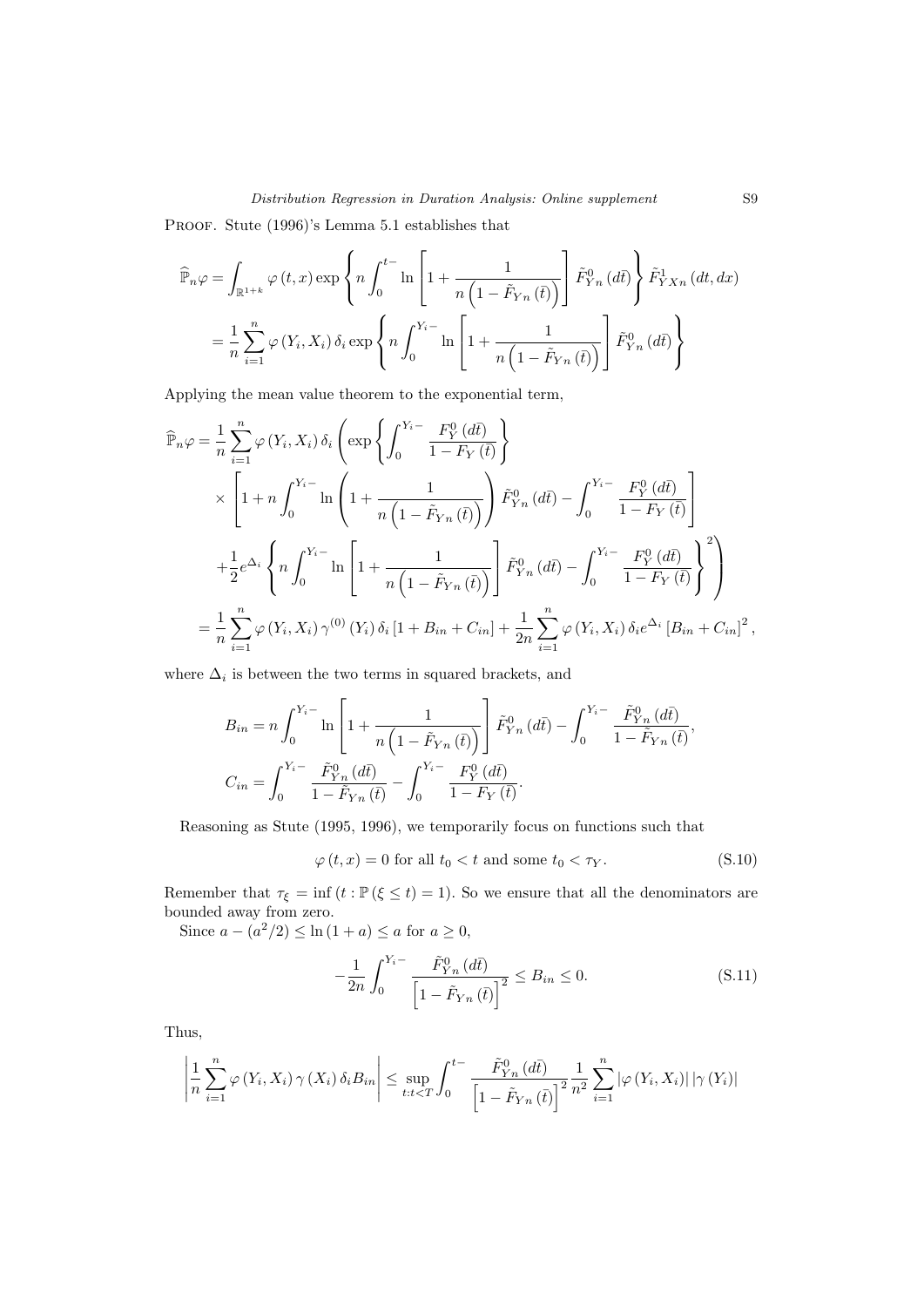and applying a Glivenko-Cantelli theorem for cumulative hazards (e.g., Stute, 1994),

$$
\sup_{t:t
$$

and, since F is Glivenko-Cantelli under (S.6), see, e.g., van der Vaart and Wellner (1996)'s Theorem 2.4.1,

$$
\sup_{\varphi \in \mathcal{F}} \frac{1}{n} \sum_{i=1}^{n} |\varphi(Y_i, X_i)| |\gamma(Y_i)| = O(1)
$$
 with probability 1.

Therefore,

$$
\sup_{\varphi \in \mathcal{F}} \left| \frac{1}{n} \sum_{i=1}^{n} \varphi(Y_i, X_i) \gamma(X_i) \, \delta_i B_{in} \right| = O\left(\frac{1}{n}\right)
$$
 with probability 1.

Likewise, under  $(S.10)$ ,  $(S.11)$ , using the fact that  $\mathcal F$  is Glivenko-Cantelli, and applying the LIL for cumulative hazard functions on compacta (e.g., Stute, 1994),

$$
\sup_{\varphi \in \mathcal{F}} \left| \frac{1}{n} \sum_{i=1}^{n} \varphi(Y_i, X_i) \, \delta_i e^{\Delta_i} \left[ B_{in} + C_{in} \right]^2 \right| = O\left( \frac{\ln n}{n} \right)
$$
 with probability 1.

Hence,

$$
\left\|\widehat{\mathbb{P}}_n\varphi - \frac{1}{n}\sum_{i=1}^n \varphi(Y_i, X_i) \gamma(X_i) \delta_i \left[1 + C_{in}\right]\right\|_{\mathcal{F}} = O\left(\frac{\ln n}{n}\right) \text{ with probability 1.} \quad (S.12)
$$

We now study the term involving  $C_{in}$  in greater detail. Towards this end, note that for  $t < Y_{n:n}$ ,

$$
\frac{1}{1 - \tilde{F}_{Yn}(t)} = -\frac{1 - \tilde{F}_{Yn}(t)}{\left[1 - F_{Y}(t)\right]^2} + \frac{2}{1 - F_{Y}(t)} + \frac{\left[\tilde{F}_{Yn}(t) - F_{Y}(t)\right]^2}{\left[1 - F_{Y}(t)\right]^2 \left[1 - \tilde{F}_{Yn}(t)\right]}.
$$

Thus,

$$
C_{in} = -\int_{0}^{Y_{i} -} \frac{1 - \tilde{F}_{Yn}(t)}{\left[1 - F_{Y}(t)\right]^{2}} \tilde{F}_{Yn}^{0}(dt) + \int_{0}^{Y_{i} -} \frac{2}{1 - F_{Y}(t)} \tilde{F}_{Yn}^{0}(dt)
$$
(S.13)  

$$
-\int_{0}^{Y_{i} -} \frac{1}{1 - F_{Y}(t)} \tilde{F}_{Y}^{0}(dt) + \int_{0}^{Y_{i} -} \frac{\left[\tilde{F}_{Yn}(t) - F_{Y}(t)\right]^{2}}{\left[1 - F_{Y}(t)\right]^{2}\left[1 - \tilde{F}_{Yn}(t)\right]} \tilde{F}_{Yn}^{0}(dt),
$$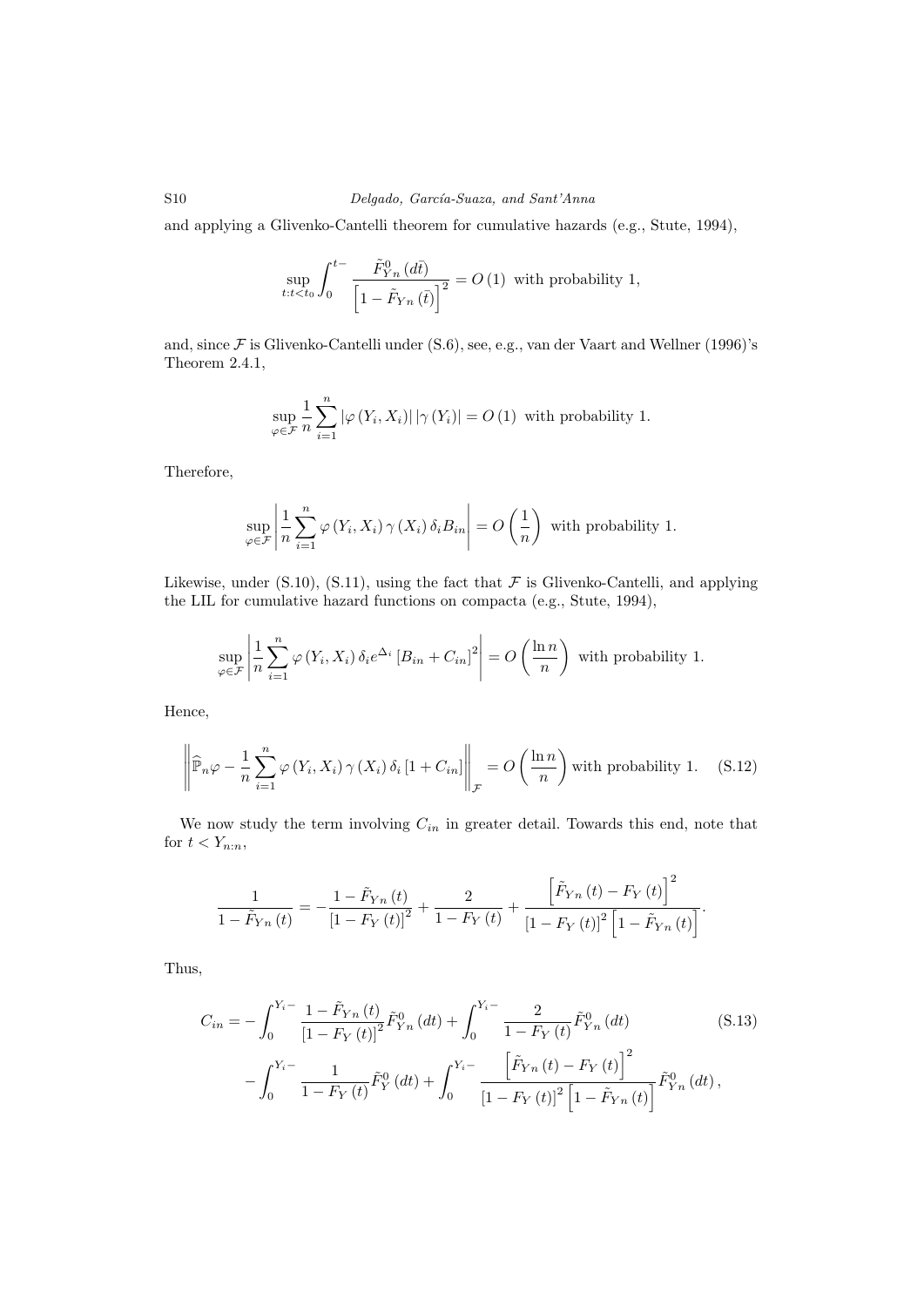and

$$
\frac{1}{n} \sum_{i=1}^{n} \varphi(Y_i, X_i) \gamma^{(0)}(Y_i) \delta_i (1 + C_{in})
$$
\n
$$
= - \int \int \int \varphi(t_3, x_3) \gamma^{(0)}(t_3) \frac{1_{\{t_1 < t_2, t_1 < t_3\}}}{\left[1 - F_Y(t_1)\right]^2} \tilde{F}_{Yn}(dt_2) \tilde{F}_{Yn}^{0}(dt_1) \tilde{F}_{n}^{1}(dt_3, dx_3)
$$
\n
$$
+ 2 \int \int \frac{1_{\{t_1 < t_3\}} \varphi(t_3, x_3) \gamma^{(0)}(t_3)}{1 - F_Y(t_1)} \tilde{F}_{Yn}^{0}(dt_1) \tilde{F}_{n}^{1}(dt_3, dx_3)
$$
\n
$$
+ \int \varphi(t_3, x_3) \gamma^{(0)}(t_3) \left[1 - \int \frac{1_{\{t_1 < t_3\}}}{1 - F_Y(t_1)} F_Y^{0}(dt_1)\right] \tilde{F}_{n}^{1}(dt_3, dx_3) + R_{n}^{\varphi}
$$
\n(S.14)

where

$$
R_n^{\varphi} = \int \int 1_{\{t_1 < t_3\}} \varphi(t_3, x_3) \, \gamma^{(0)}(t_3) \, \frac{\left[ \tilde{F}_{Yn}(t_1) - F_Y(t_1) \right]^2}{\left[ 1 - F_Y(t_1) \right]^2} \, \frac{\tilde{F}_{Yn}^0(d t_1)}{\left[ 1 - \tilde{F}_{Yn}(t_1) \right]} \tilde{F}_{n}^1(d t_3, d x_3) \, .
$$

Since, applying the Glivenko-Cantelli Theorem for hazard functions (Stute, 1994 1994), the LIL for empirical distributions (Finkelstein, 1971), and the uniform LLN for Uprocesses in Arcones and Giné (1993)'s Corollary 3.5, under (S.6),

$$
\sup_{\varphi \in \mathcal{F}} |R_n^{\varphi}| \le \sup_{t:t < T} \int_0^t \frac{\tilde{F}_{Yn} \left(dt_1\right)}{\left[1 - \tilde{F}_{Yn} \left(t_1\right)\right]} \sup_{t \in \mathcal{T}} \left[\tilde{F}_{Yn} \left(t\right) - F_Y \left(t\right)\right]^2 \qquad (S.15)
$$
\n
$$
\times \left\| \frac{1}{n} \sum_{i=1}^n |\varphi \left(Y_i, X_i\right)| \right\|_{\mathcal{F}}
$$
\n
$$
= O(1) \cdot O\left(\frac{\ln n}{n}\right) \cdot O(1) = O\left(\frac{\ln n}{n}\right) \text{ with probability 1,}
$$

This proves (S.7) under (S.10).

In order to proof (S.8) under (S.10), let

$$
\kappa_{1\varphi}(z_3) = \varphi(t_3, x_3) \gamma^{(0)}(t_3) \delta_3 \left[ 1 - \int \frac{1_{\{t_1 < t_3\}}}{1 - F_Y(t_1)} F_Y^0(dt_1) \right],
$$
\n
$$
\kappa_{2\varphi}(z_1, z_3) = 2\varphi(t_3, x_3) \gamma^{(0)}(t_3) \delta_3 \frac{1_{\{t_1 < t_3\}}(1 - \delta_1)}{1 - F_Y(t_1)},
$$
\n
$$
\kappa_{3\varphi}(z_1, z_2, z_3) = -\varphi(t_3, x_3) \gamma^{(0)}(t_3) \delta_3 \frac{1_{\{t_1 < t_2, t_1 < t_3\}}(1 - \delta_1)}{\left[1 - F_Y(t_1)\right]^2}.
$$

Recall that

$$
U_n(\varphi) = U_n^{(1)}(\kappa_{1\varphi}) + U_n^{(2)}(\kappa_{2\varphi}) + U_n^{(3)}(\kappa_{3\varphi}),
$$

where, for  $(z_1, z_2, z_3) \mapsto g(z_1, z_2, z_3)$ ,

$$
U_n^{(m)}(g) = \frac{(n-m)!}{n!} \sum_{\pi} g(Z_{i_1}, ..., Z_{i_m}),
$$

is the U-process of order m, with  $\pi$  running on all 3-permutations  $\pi = (i_1, i_2, i_3)$  of integers  $0 \le i_j \le n$  with  $i_1 \ne i_2 \ne i_3$ . Then, by noticing that  $\kappa_{3\varphi}(Z_i, Z_i, Z_j) =$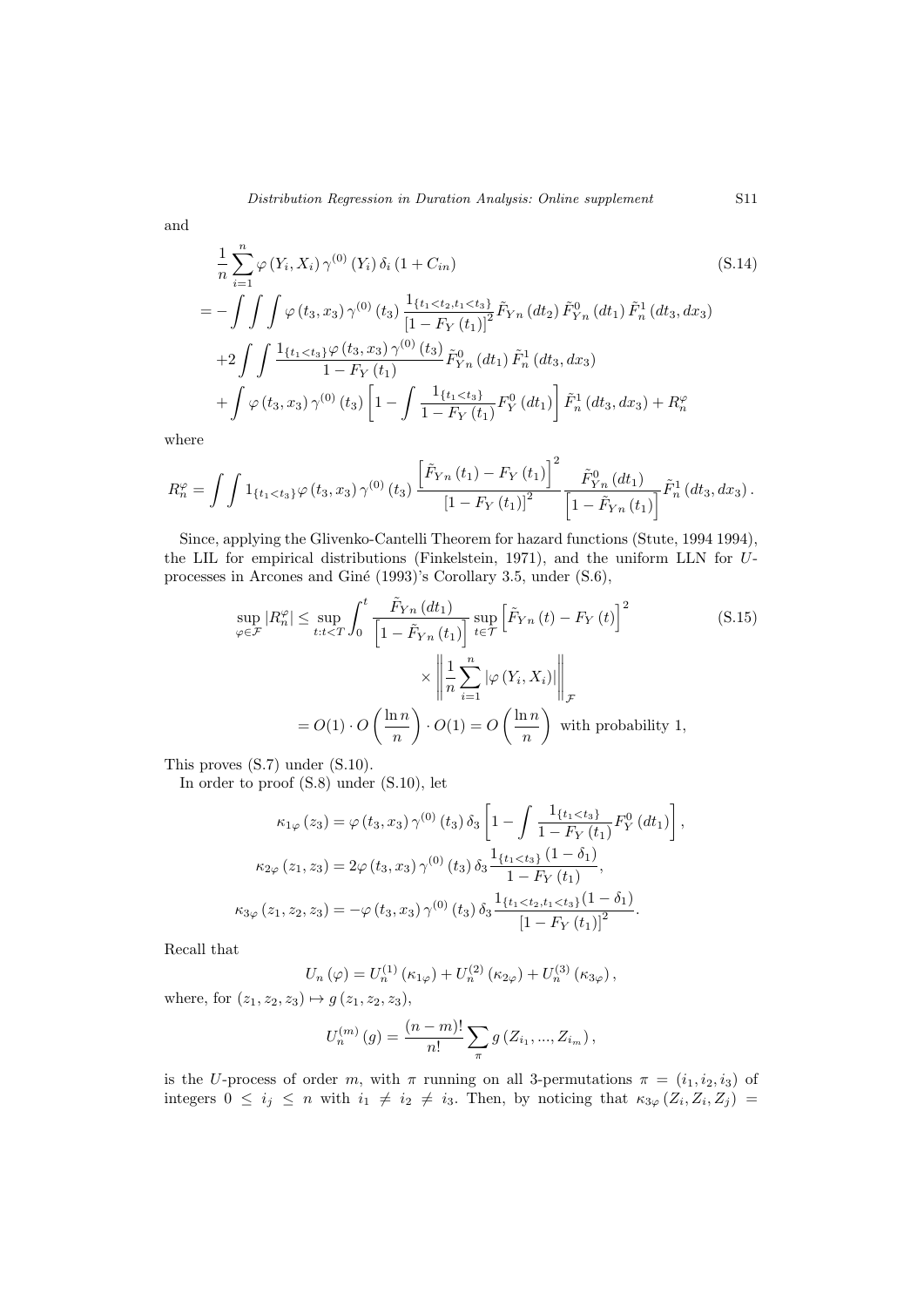S12 Delgado, García-Suaza, and Sant'Anna

$$
\kappa_{3\varphi}(Z_i, Z_j, Z_i) = \kappa_{3\varphi}(Z_i, Z_i, Z_i) = k_{2\varphi}(Z_i, Z_i) = 0
$$
 a.s., it follows that

$$
V_n(\varphi) - U_n(\varphi) = \left[\frac{n!}{n^3 (n-3)!} - 1\right] U_n(\kappa_{3\varphi}) + \frac{1}{n^3} \sum_{i \neq j} \sum_{\kappa_{3\varphi}} \left(Z_j, Z_i, Z_i\right).
$$

Notice that the class  $K_3$  of functions

$$
(z_1, z_2, z_3) \mapsto \kappa_{3\varphi} (z_1, z_2, z_3) = -\varphi (t_3, x_3) \cdot g_3 (d_1, t_1, t_2, d_3, t_3),
$$

with

$$
g_3(d_1, t_1, t_2, d_3, t_3) = \gamma^{(0)}(t_3) \, \delta_3 \frac{\mathbb{1}_{\{t_1 < t_2, t_1 < t_3\}}(1 - \delta_1)}{\left[1 - F_Y(t_1)\right]^2}
$$

is completely bounded under (S.10). Therefore,  $\mathcal{K}_3 = \mathcal{F} \cdot g_3$  has identical bracketing numbers than  $\mathcal{F}$ , whose bound is given by (S.6). Using an identical argument, the class  $\mathcal{K}_2$ of functions  $(z_1, z_2) \mapsto \kappa_2 (z_1, z_2) = \varphi (t_2, x_2) \cdot g_2 (\delta_1, t_1, t_2)$  and the class  $\mathcal{K}_1$  of functions  $z \mapsto \kappa_2(z) = \varphi(t, x) \cdot g_1(\delta, t)$  have also the same bracketing numbers than  $\mathcal{F}$ .

Applying Corollary 3.5 of Arcones and Giné (1993), it follows that

$$
\sup_{\varphi \in \mathcal{F}} \left\| \frac{1}{n^3} \sum_{i \neq j} \sum_{k \leq j} \kappa_{3\varphi} (Z_j, Z_i, Z_i) \right\| = O\left(\frac{1}{n}\right) \text{ with probability 1,}
$$
  
\n
$$
\sup_{\varphi \in \mathcal{F}} \left\| \left[ \frac{n!}{n^3 (n-3)!} - 1 \right] U_n (\kappa_{3\varphi}) \right\| = O\left(\frac{1}{n}\right) \text{ with probability 1,}
$$

and, hence,

$$
||V_n - U_n||_{\mathcal{F}} = O\left(\frac{1}{n}\right)
$$
 with probability 1. (S.16)

In order to obtain the Hájek projection of  $U_n(\varphi)$ ,  $\hat{U}_n(\varphi)$ , define

$$
\hat{U}_{n}^{(1)}(\varphi) = \frac{1}{n} \sum_{i=1}^{n} \left[ \kappa_{1\varphi}^{(1)}(Z_{i}) + \kappa_{1\varphi}^{(2)}(Z_{i}) \right]
$$
  

$$
\mathbb{E}\left[\hat{U}_{n}^{(2)}(\varphi) \Big| Z_{i}\right] = \frac{1}{n} \sum_{i=1}^{n} \left[ \kappa_{2\varphi}^{(1)}(Z_{i}) + \kappa_{2\varphi}^{(2)}(Z_{i}) \right] + \frac{(n-2)}{n} \kappa_{2\varphi}^{(0)},
$$
  

$$
\mathbb{E}\left[\hat{U}_{n}^{(3)}(\varphi) \Big| Z_{i}\right] = \frac{1}{n} \sum_{i=1}^{n} \left[ \kappa_{3\varphi}^{(1)}(Z_{i}) + \kappa_{3\varphi}^{(2)}(Z_{i}) + \kappa_{3\varphi}^{(3)}(Z_{i}) \right] + \frac{n-3}{n} \kappa_{1\varphi}^{(0)},
$$

where, for  $z = (t, x', d)$ ,

$$
\kappa_{1\varphi}^{(1)}(z) = \varphi(t, x) \gamma(t) d
$$
  

$$
\kappa_{1\varphi}^{(2)}(z) = -\varphi(t, x) \gamma(t) d \int \frac{1_{\{t_1 < t\}}}{1 - F_Y(t_1)} F_Y^0(dt_1)
$$

$$
\kappa_{2\varphi}^{(1)}(z) = \mathbb{E}\kappa_{2\varphi}(z, Z_1) = 2 \frac{(1-d)}{1 - F_Y(t)} \int 1_{\{t < t_3\}} \varphi(t_3, x_3) \gamma(t_3) F^1(dx_3, dx_3),
$$
  
\n
$$
\kappa_{2\varphi}^{(2)}(z) = \mathbb{E}\kappa_{2\varphi}(Z_1, z) = 2\varphi(t, x) \gamma(t) d \int 1_{\{t_1 < t\}} \frac{F_Y^0(t_1)}{1 - F_Y(t_1)}
$$
  
\n
$$
\kappa_{2\varphi}^{(0)} = \mathbb{E}\kappa_{2\varphi}(Z_1, Z_2) = 2 \int \int \frac{1_{\{t_1 < t_3\}} \varphi(t_3, x_3) \gamma(t_3)}{1 - F_Y(t_1)} F_Y^0(t_1) F^1(dx_3, dx_3).
$$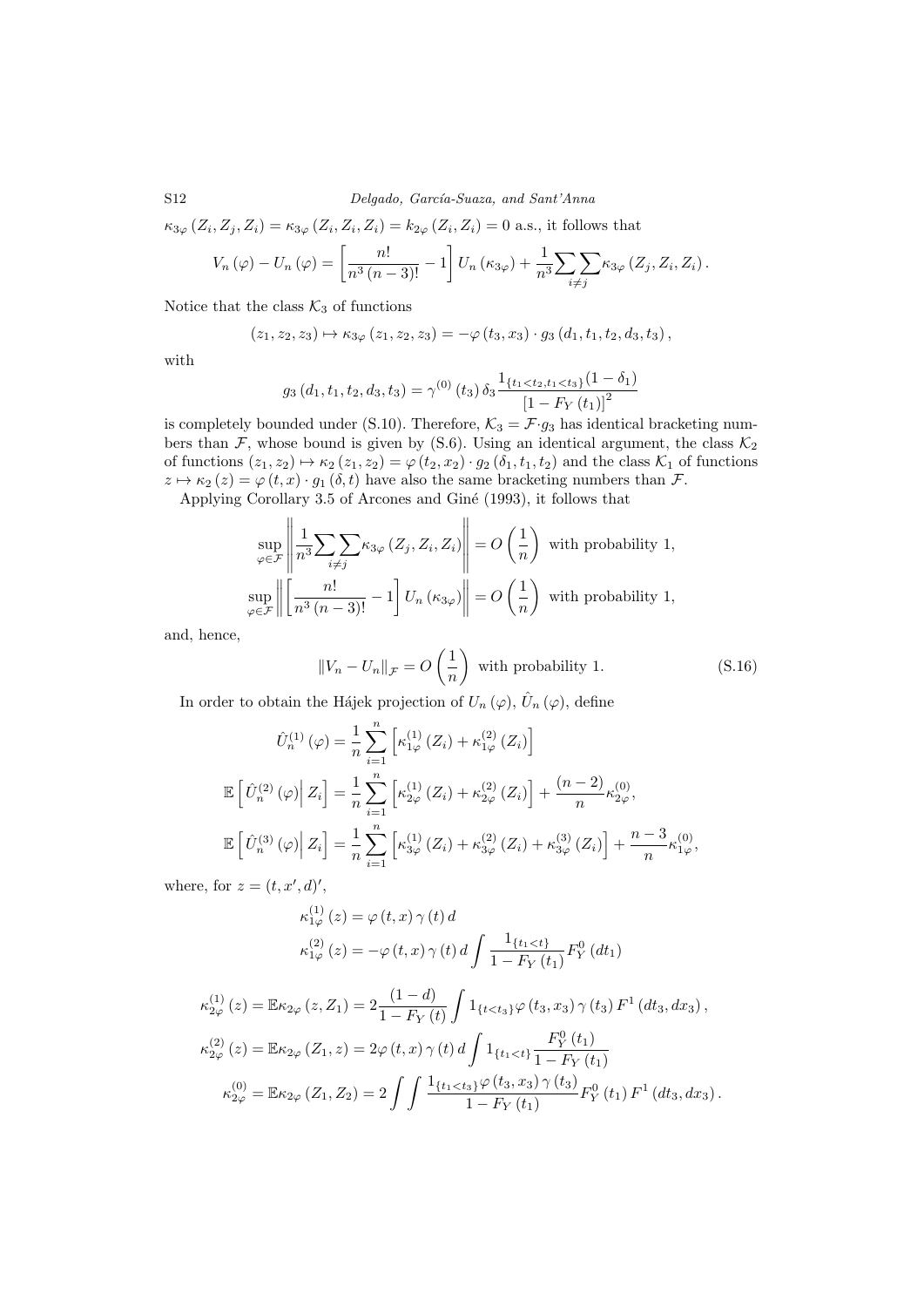Distribution Regression in Duration Analysis: Online supplement S13

$$
\begin{split}\n\kappa_{3\varphi}^{(1)}(z) &= \mathbb{E}\kappa_{3\varphi}(z, Z_1, Z_2) \\
&= -\frac{(1-d)}{\left[1 - F_Y(t)\right]^2} \int \int 1_{\{t < t_2, t < t_3\}} \varphi(t_3, x_3) \,\gamma(t_3) \, F_Y \left(dt_2\right) \, F^1 \left(dt_3, dx_3\right) \\
\kappa_{3\varphi}^{(2)}(z) &= \mathbb{E}\kappa_{3\varphi}\left(Z_1, z, Z_2\right) \\
&= -\int \int \frac{1_{\{t_1 < t_1 < t_3\}} \varphi(t_3, x_3) \,\gamma(t_3)}{\left[1 - F_Y(t_1)\right]^2} F_Y^0 \left(dt_1\right) \, F^1 \left(dt_3, dx_3\right), \\
\kappa_{3\varphi}^{(3)}(z) &= \mathbb{E}\kappa_{3\varphi}\left(Z_1, Z_2, z\right) \\
&= -\varphi\left(t, x\right) \,\gamma\left(t\right) \, d \int \int \frac{1_{\{t_1 < t_2, t_1 < t\}}}{\left[1 - F_Y(t_1)\right]^2} F_Y^0 \left(dt_1\right) F_Y \left(dt_2\right) \\
\kappa_{3\varphi}^{(0)} &= \mathbb{E}\kappa_{3\varphi}\left(Z_1, Z_2, Z_3\right) \\
&= -\int \int \int \frac{1_{\{t_1 < t_2, t_1 < t_3\}} \varphi\left(t_3, x_3\right) \,\gamma\left(t_3\right)}{\left[1 - F_Y(t_1)\right]^2} F_Y^0 \left(dt_1\right) F_Y \left(dt_2\right) F^1 \left(dt_3, dx_3\right)\n\end{split}
$$

Thus, the  $U_n^{(j)}\left(\varphi\right)'s$  Hájek projections are

$$
\hat{U}_n^{(j)}\left(\varphi\right) = \sum_{i=1}^n \mathbb{E}\left[U_n^{(j)}\left(\varphi\right) \middle| Z_i\right] - (n-1)\mathbb{E}U_n^{(j)}\left(\varphi\right), \ j = 1, 2, 3
$$

with

$$
\mathbb{E}\left[U_n^{(j)}\left(\varphi\right) \middle| Z_i\right] = \frac{(n-j)}{n} \kappa_j^{(0)} + \frac{1}{n} \sum_{\ell=1}^j \kappa_j^{(\ell)}\left(Z_i\right), \ j = 1, 2, 3.
$$

Therefore,

$$
\hat{U}_n^{(j)}\left(\varphi\right) = \left(1-j\right)\kappa_j^{(0)} + \frac{1}{n}\sum_{i=1}^n\sum_{\ell=1}^j\kappa_j^{(\ell)}\left(Z_i\right), \ j = 1, 2, 3.
$$

Taking into account that

$$
\kappa_{2\varphi}^{(2)}(z) = -2\kappa_{3\varphi}^{(3)}(z) = -2\kappa_{1\varphi}^{(2)}(z) \n\frac{\kappa_{2\varphi}^{(1)}(z)}{2} = -\kappa_{3\varphi}^{(1)}(z) = -\frac{(1-d)}{1-F_Y(t)}\gamma_{\varphi}^{(1)}(t) \n\kappa_{3\varphi}^{(2)}(z) = -\gamma_{\varphi}^{(2)}(t) \n\kappa_{2\varphi}^{(0)} = -2\kappa_{3\varphi}^{(0)} = 2\mathbb{E}\hat{U}_n(\varphi) = 2P\varphi,
$$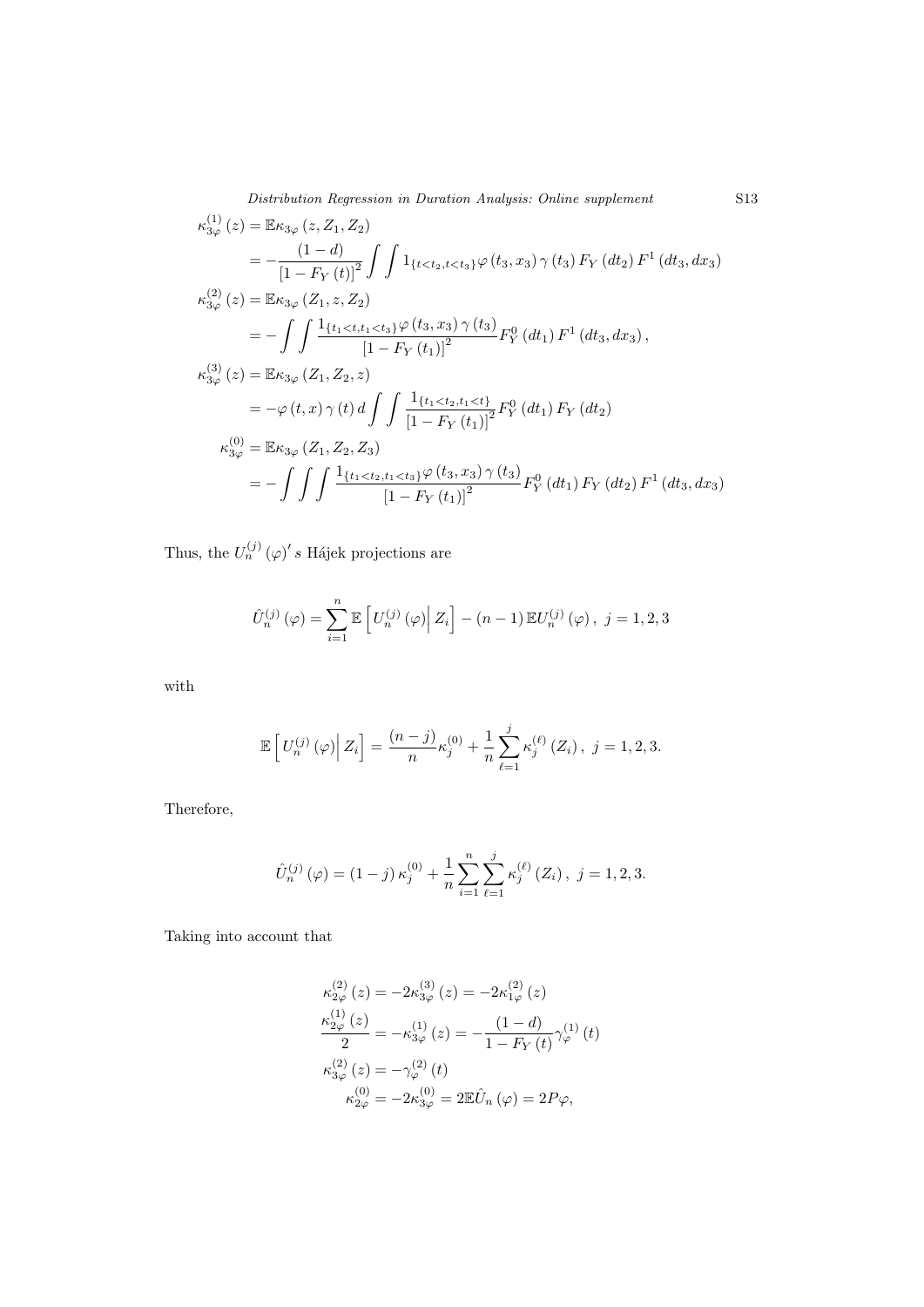it follows that the  $U_n(\varphi)'s$  Hájek projection is

$$
\hat{U}_n(\varphi) = \sum_{j=1}^3 \hat{U}_n^{(j)}(\varphi) \n= \frac{1}{n} \sum_{i=1}^n \left\{ \kappa_{1\varphi}^{(1)}(Z_i) - \kappa_{3\varphi}^{(1)}(Z_i) + \kappa_{3\varphi}^{(2)}(Z_i) \right\} \n= \frac{1}{n} \sum_{i=1}^n \left\{ \varphi(Y_i, X_i) \gamma(Y_i) \delta_i + \gamma_{\varphi}^{(1)}(Y_i) (1 - \delta_i) - \gamma_{\varphi}^{(2)}(Y_i) \right\} \n= \frac{1}{n} \sum_{i=1}^n \zeta_{\varphi}(Y_i, X_i, \delta_i).
$$

Given that the class of functions  $\mathcal{K}_1$ ,  $\mathcal{K}_2$  and  $\mathcal{K}_3$  are of the form  $\mathcal{F} \cdot g$  as they have bounded envelope and identical bracketing numbers bounds as  $\mathcal F$  under (S.10), it follows that,  $\mathcal{F} \cdot g$  is Donsker under (S.6). The classes  $\mathcal{G}_1$  and  $\mathcal{G}_2$  of functions  $(t, d) \mapsto$  $\gamma_{\varphi}^{(1)}(t)(1-d)$  and  $t \mapsto \gamma_{\varphi}^{(2)}(t)$ , respectively, are of bounded variation, i.e. they are absolutely bounded and can be expressed as the difference of two increasing functions, it follows from van der Vaart and Wellner (1996) Theorem 2.7.5 that

$$
\log N_{[ ]} \left( \varepsilon, \mathcal{G}_j, \left\| \cdot \right\|_{2, Q} \right) \le K \left( \frac{1}{\varepsilon} \right), j = 1, 2, 0 < \varepsilon < 1. \tag{S.17}
$$

Using Kosorok (2008) Lemma 9.18, for any probability measure Q, such that  $\|\Phi\|_{Q,r} < \infty$ ,

$$
N\left(\varepsilon,\mathcal{F},\left\|\cdot\right\|_{r,Q}\right)\leq N_{\left[\right]}\left(\varepsilon,\mathcal{F},\left\|\cdot\right\|_{r,Q}\right),
$$

and, under (S.6),

$$
\ln \sup_{Q} N\left(\varepsilon \left\|\Phi\right\|_{2,Q}, \mathcal{F}, \left\|\cdot\right\|_{2,Q}\right) \le \ln \sup_{Q} N_{\left[\cdot\right]} \left(\varepsilon \left\|\Phi\right\|_{2,Q}, \mathcal{F}, \left\|\cdot\right\|_{2,Q}\right) \lesssim \ln\left(1/\varepsilon\right), \quad (S.18)
$$

where

$$
\int_0^1 \log(1/\varepsilon) \, d\varepsilon = \int_0^\infty u^{1/2} e^{-u} \, du = \frac{\sqrt{\pi}}{2} < \infty.
$$

Taking into account that  $\mathcal{K}_2$  and  $\mathcal{K}_2$  have uniform bracketing entropies bounded as  $(S.18)$ , condition  $(1.3)$  in Arcones and Giné  $(1995)$  is satisfied, and applying their law of iterated LIL for canonical U-processes (see also de la Peña and Giné, 1999 Theorem 5.4.1 and the discussion on page 256)

$$
\mathbb{E}\left[\sup_{n\in\mathbb{N}}\left\|U_n^{(m)}\left(\kappa_{m\varphi}\right)-\hat{U}_n^{(m)}\left(\kappa_{m\varphi}\right)\right\|_{\mathcal{K}_m}\right] \leq \left[2n\ln\ln\left(n\right)\right]^{m/2}\frac{(n-m)!}{n!}\left\|\Phi\right\|_{2,P}
$$

$$
=O\left(\left(\frac{\ln\ln n}{n}\right)^{m/2}\right),\ m=2,3.
$$

Therefore, under (S.10),

$$
\left\| U_n \left( \varphi \right) - \hat{U}_n \left( \varphi \right) \right\|_{\mathcal{F}} = O_p \left( \frac{\ln \ln n}{n} \right),\tag{S.19}
$$

which establishes (S.8).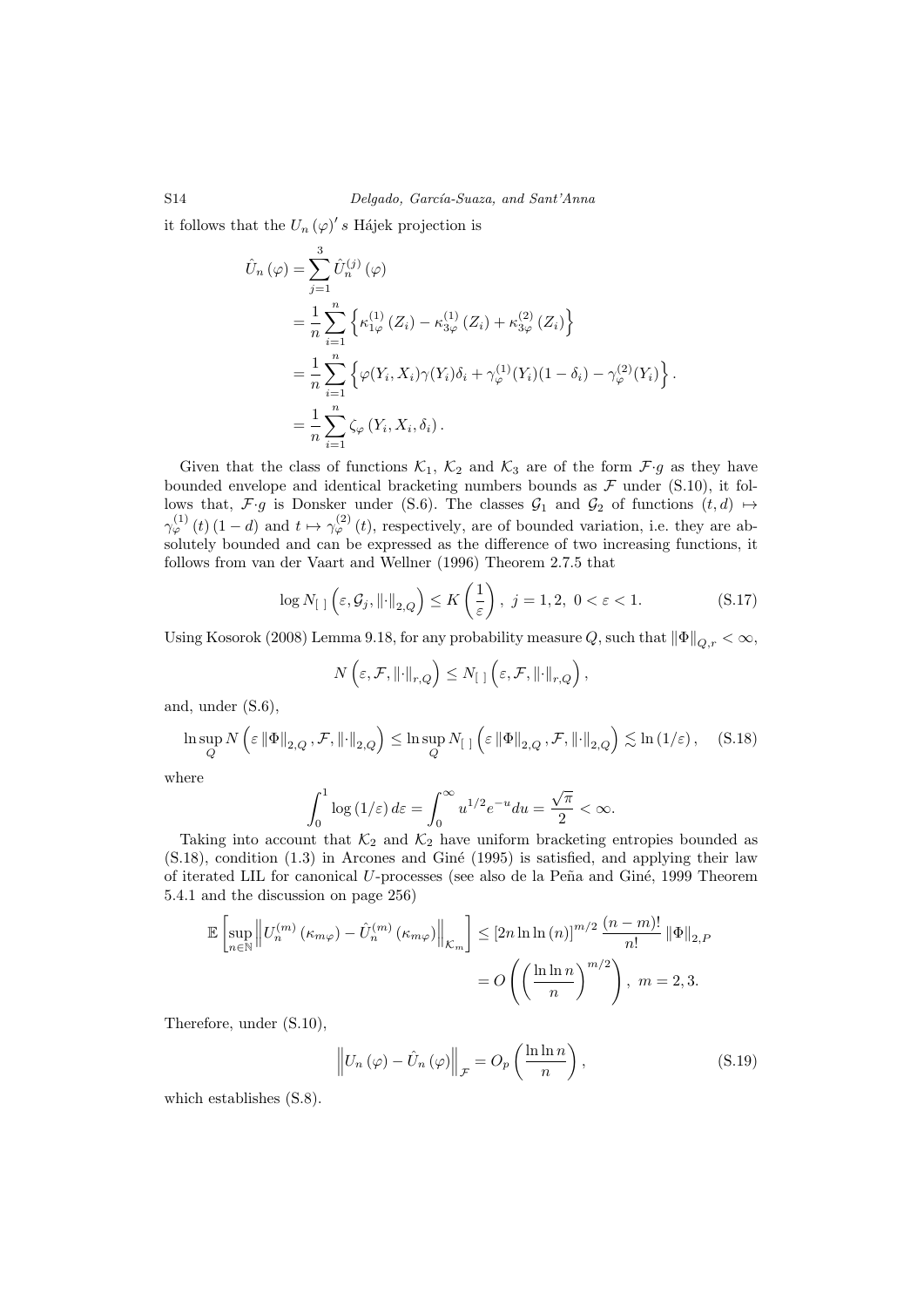In order to prove (S.7) and (S.8) for general  $\varphi \in \mathcal{F}$ , which possibly do not satisfy (S.10), assume first that  $F_Y$  if continuous. For given  $\varepsilon > 0$  choose an  $\tilde{\varphi} \in \mathcal{F}$  satisfying (S.10) and such that  $\varphi_1 = (\varphi - \tilde{\varphi}) \in \mathcal{F}$  and

$$
K_1 \varepsilon \le \sup_{\varphi_1 \in \mathcal{F}} \mathbb{E} \left[ \varphi_1^2 \left( Y, X \right) \gamma^{(0)^2} \left( X \right) \delta \right] \le K_2 \varepsilon, \tag{S.20}
$$

$$
\sup_{\varphi_1 \in \mathcal{F}} \int \|\varphi_1(y, x)\| S^{1/2}(y) F(dy, dx) \le \varepsilon,
$$
\n(S.21)

for finite positive constants  $K_1, K_2$ , which is possible under (S.4) and (S.5). Then, we prove that

$$
\sup_{\varphi_1 \in \mathcal{F}} \left\| \frac{1}{\sqrt{n}} \int \varphi_1(t, x) \left( \hat{F}_n - F \right) (dt, dx) \right\| = O_P \left( \varepsilon^{1/2} \sqrt{\log \left( 1/\varepsilon^{1/2} \right)} \right) \tag{S.22}
$$

for some  $\delta > 0$ . In view that (S.15), (S.16) and (S.19), a Cramér-Slutzky type argument will then complete the proof of the lemma.

Since,

$$
\hat{S}_n (\varphi_1) = \frac{1}{n} \sum_{i=1}^n \varphi_1 (Y_i, X_i) \, \delta_i \gamma^{(0)} (Y_i) \exp (B_{in} + C_{in}),
$$

we have that,

$$
n^{1/2} \int \varphi_1(t, x) \left( \hat{F}_n - F \right) (dt, dx) = \frac{1}{\sqrt{n}} \sum_{i=1}^n \left[ \varphi_1 \left( Y_i, X_i \right) \delta_i \gamma^{(0)} \left( Y_i \right) - \mathbb{E} \varphi_1 \left( T, X \right) \right] \tag{S.23}
$$

$$
+ \frac{1}{\sqrt{n}} \sum_{i=1}^n \varphi_1 \left( Y_i, X_i \right) \delta_i \gamma^{(0)} \left( Y_i \right) \left[ \exp \left( B_{in} + C_{in} \right) - 1 \right]
$$

$$
= A_{n1} \left( \varphi_1 \right) + A_{n2} \left( \varphi_1 \right).
$$

In order to show that  $||A_{n1}(\varphi_1)||_{\mathcal{F}} = O_P\left(\varepsilon^{1/2}\sqrt{\log(1/\varepsilon^{1/2})}\right)$ , we apply Theorem 3.1 of Giné and Koltchinskii (2006) (GK). Notice that, by (S.6), for all probability measure  $Q$ 

$$
\log N_{\left[\begin{array}{c|c}1\end{array}\right]}\left(\varepsilon,\mathcal{F},\left\|\cdot\right\|_{2,Q}\right)\lesssim\log\left(\frac{K\left\|\Phi\right\|_{2,Q}}{\varepsilon}\right),
$$

for  $0 < \varepsilon \leq ||F||_{2,Q}$ . Also, note that  $u \mapsto H(u) = v \log(Vu)$ , is a slowly varying function, where  $V = K ||F||_{2,Q}$ . Therefore, by GK's Theorem 3.1, for n large,

$$
\mathbb{E}\sup_{\varphi\in\mathcal{F}}\|A_{n1}\left(\varphi_1\right)\|\leq\sigma\sqrt{\upsilon\log\left(\frac{V}{\sigma}\right)}
$$

where  $\sigma^2 = \sup_{\varphi_1 \in \mathcal{F}} \mathbb{E} \left[ \varphi_1^2(Y, X) \gamma^{(0)^2}(X) \delta \right]$ . Hence, by (S.20),  $\sup_{\varphi_1 \in \mathcal{F}} \mathbb{E} ||A_{n_1}(\varphi_1)|| \le$  $\varepsilon^{1/2}\sqrt{v\log(V/\varepsilon)}$  which proves that

$$
||A_{n1}(\varphi_1)||_{\mathcal{F}} = O_P\left(\varepsilon^{1/2}\sqrt{\log\left(1/\varepsilon^{1/2}\right)}\right)
$$
(S.24)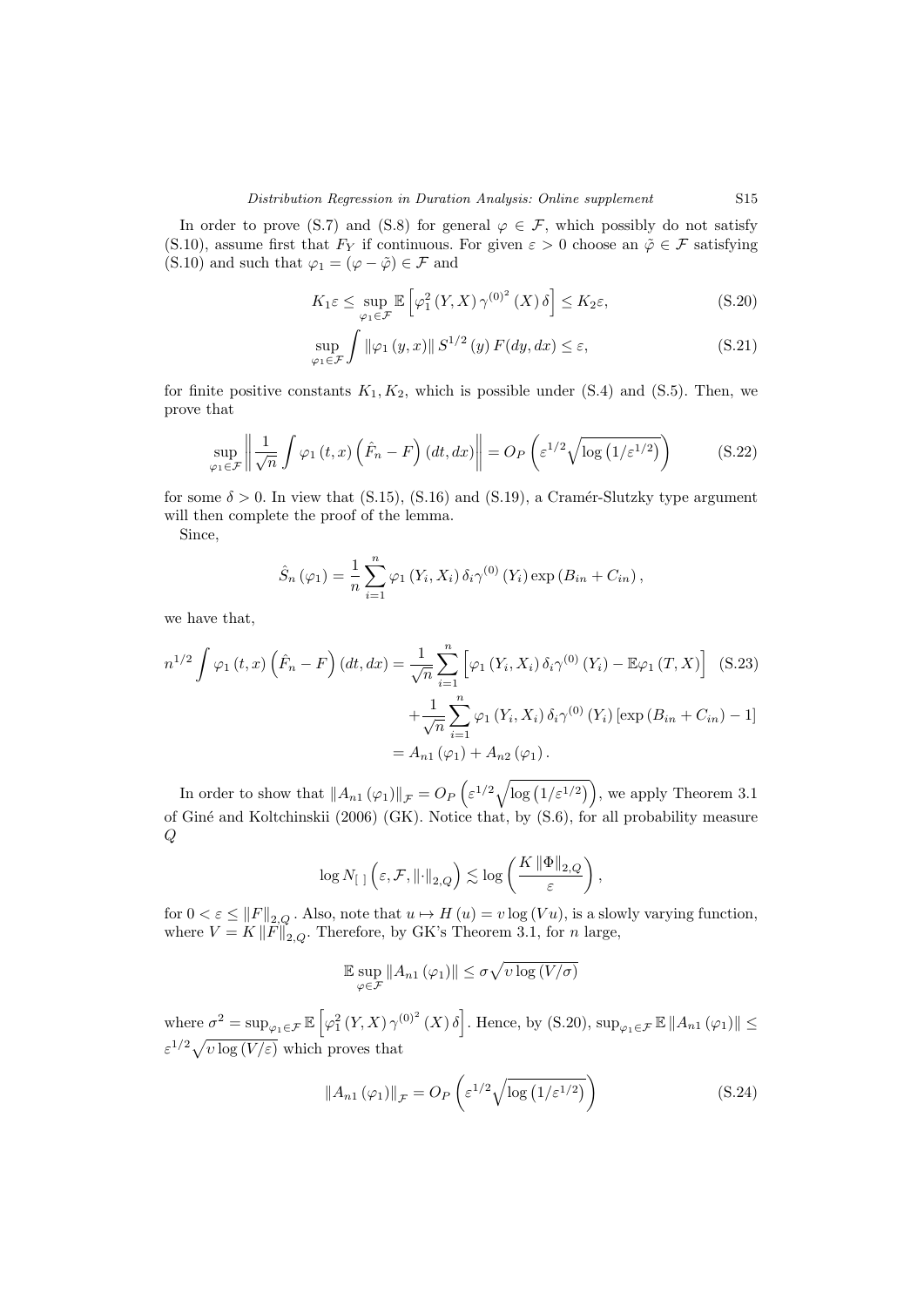Now,

$$
||A_{n2}(\varphi_1)||_{\mathcal{F}} \leq \sup_{\varphi_1 \in \mathcal{F}} \left\| \frac{1}{\sqrt{n}} \sum_{i=1}^n |\varphi_1(Y_i, X_i)| \, \delta_i \gamma^{(0)}(Y_i) |B_{ni} + C_{ni}| \exp(|B_{ni}| + |C_{ni}|) \right\|.
$$
\n
$$
(S.25)
$$

By (S.11),

$$
|B_{ni}| \le \frac{1}{n\left(1 - H_n\left(Y_i - \right)\right)} \le 1.
$$
\n(S.26)

Stute (1995), page 436, shows that  $\sup_{1 \leq i \leq n} |C_{ni}| = O_P(1)$ . Thus, the exponent in (S.25) is an  $O_P(1)$  uniformly in  $i = 1, ..., n$ . Therefore, it remains to bound

$$
A_{n3} (\varphi_1) = \frac{1}{\sqrt{n}} \sum_{i=1}^n |\varphi_1 (Y_i, X_i)| \, \delta_i \gamma^{(0)} (Y_i) |B_{ni}|,
$$
  

$$
A_{n4} (\varphi_1) = \frac{1}{\sqrt{n}} \sum_{i=1}^n |\varphi_1 (Y_i, X_i)| \, \delta_i \gamma^{(0)} (Y_i) |C_{ni}|,
$$

By (S.11) and (S.26),

$$
||A_{n3}(\varphi_1)||_{\mathcal{F}} \leq \left\| \frac{1}{n} \sum_{i=1}^n |\varphi_1(Y_i, X_i)| \, \delta_i \gamma^{(0)}(Y_i) \left[ \int_0^{Y_i - \frac{\tilde{F}_Y^0(dt)}{\left[1 - \tilde{F}_Y(t)\right]^2}} \right]^{1/2} \right\|_{\mathcal{F}}
$$
  

$$
\lesssim \frac{1}{n} \sum_{i=1}^n \Phi(Y_i, X_i) \, \delta_i \gamma^{(0)}(Y_i) \left[ \int_0^{Y_i - \frac{\tilde{F}_Y^0(dt)}{\left[1 - F_Y(t)\right]^2}} \right]^{1/2}
$$

since  $\sup_{t \le Y_{n:n}} (1 - F_Y) / (1 - \tilde{F}_Y) (z) = O_P (1)$  (see, e.g., Shorack and Wellner, 1986, page 415). Thus, by a symmetry argument and applying Hölder inequality

$$
\mathbb{E} ||A_{n3}(\varphi_1)||_{\mathcal{F}} \leq \mathbb{E} \left\{ \Phi(Y_1, X_1) \, \delta_1 \gamma^{(0)}(Y_1) \cdot \mathbb{E} \left( \left[ \int_0^{Y_1 -} \frac{\tilde{F}_Y^0 (dt)}{\left[ 1 - F_Y(t) \right]^2} \right]^{1/2} \middle| Y_1 \right) \right\} \n\leq \mathbb{E} \left\{ \Phi(Y_1, X_1) \, \delta_1 \gamma^{(0)}(Y_1) \cdot \mathbb{E}^{1/2} \left( \int_0^{Y_1 -} \frac{\tilde{F}_Y^0 (dt)}{\left[ 1 - F_Y(t) \right]^2} \middle| Y_1 \right) \right\} \n= \sqrt{\frac{n-1}{n}} \mathbb{E} \left\{ \Phi(Y_1, X_1) \, \delta_1 \gamma^{(0)}(Y_1) \cdot \mathbb{E}^{1/2} \left( \frac{(1-\delta) \, 1_{\{Y_2 < Y_1\}}}{\left[ 1 - F_Y(Y_2) \right]^2} \right) \right\} \n= \sqrt{\frac{n-1}{n}} \mathbb{E} \left\{ \Phi(Y_1, X_1) \, \delta_1 \gamma^{(0)}(Y_1) \cdot \left( \int_0^{Y_1 -} \frac{F_Y^0 (dt)}{\left[ 1 - F_Y(t) \right]^2} \right)^{1/2} \right\} \n= \sqrt{\frac{n-1}{n}} \mathbb{E} \left\{ \Phi(Y_1, X_1) \, \delta_1 \gamma^{(0)}(Y_1) \cdot S^{1/2}(Y_1) \right\} \n\leq \int \Phi(t, x) \cdot S^{1/2}(t) F(dt, dx) \n\leq \varepsilon.
$$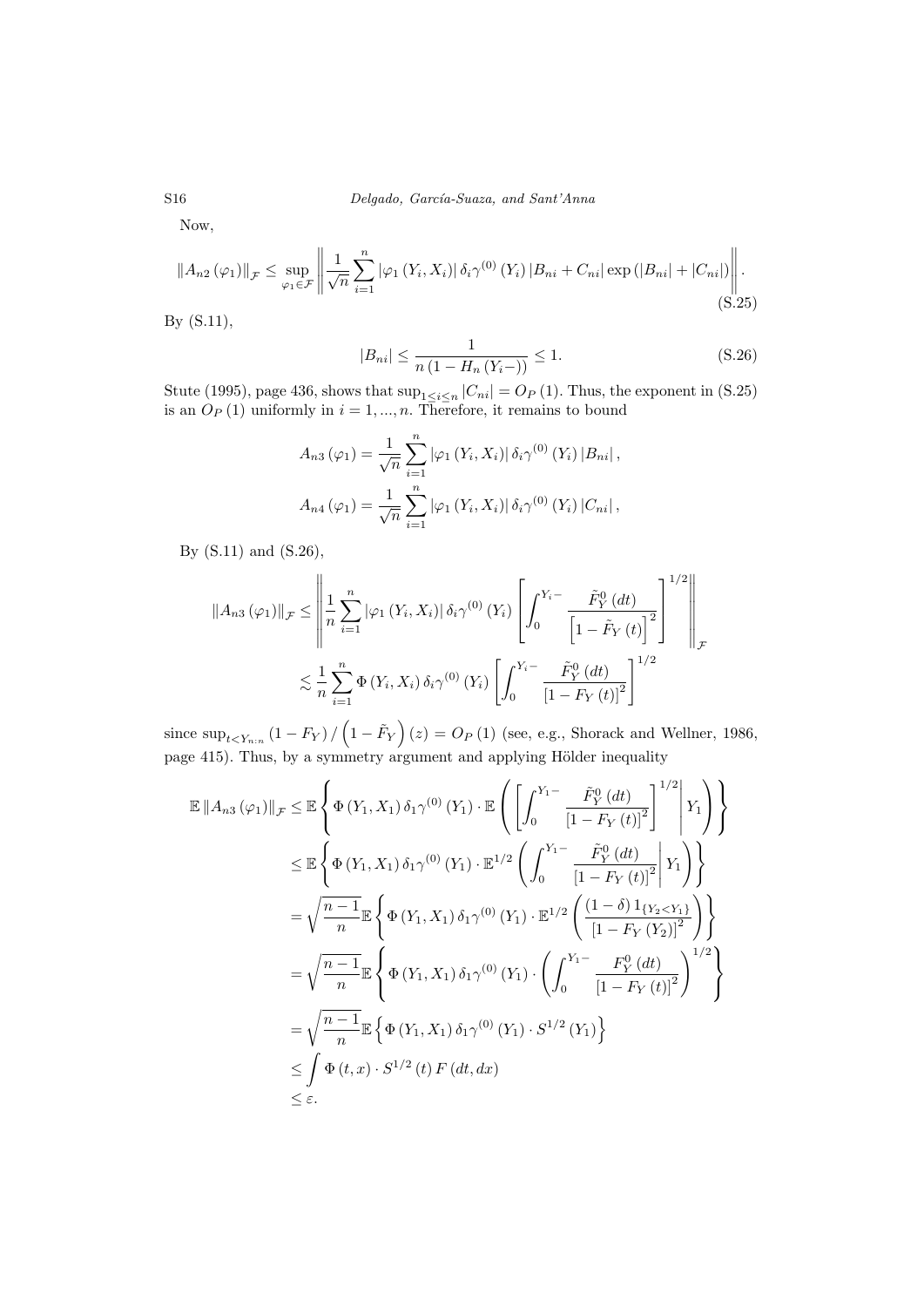by (S.21). Likewise,

$$
||A_{n3}(\varphi_1)||_{\mathcal{F}} \leq \frac{1}{\sqrt{n}} \sum_{i=1}^n \Phi(Y_i, X_i) \, \delta_i \gamma(Y_i) \, |C_{ni}|
$$
  

$$
\leq \int \Phi(t, x) \cdot S^{1/2}(t) \, F(dt, dx)
$$
  

$$
\leq \varepsilon,
$$

using the bounds to  $(2.11)$ ,  $(2.12)$  and  $(2.13)$  in Stute  $(1995)$ . Also use the arguments in Stute (1995) page 437 and 438 to show that the lemma also follows for discontinuous  $F_{Y,X}$ . This completes the proof of  $(S.7)$  and  $(S.8)$ .

Let  $\mathcal E$  be the class of functions  $(t, x, d) \mapsto \zeta_{\varphi}(t, x, d)$ . That is,  $\mathcal E = \mathcal F \cdot g + \mathcal G_1 + \mathcal G_2$ . By lemma 9.25 (i) in Kosorok (2008), for any probability measure Q and  $1 \le r \le \infty$ ,

$$
N_{\left[\right]}\left(4\varepsilon,\mathcal{E},\left\|\cdot\right\|_{r,Q}\right) \leq N_{\left[\right]}\left(2\varepsilon,\mathcal{F}\cdot g,\left\|\cdot\right\|_{r,Q}\right) \cdot N_{\left[\right]}\left(2\varepsilon,\mathcal{G}_1+\mathcal{G}_2,\left\|\cdot\right\|_{r,Q}\right)
$$
  

$$
\leq N_{\left[\right]}\left(2\varepsilon,\mathcal{F}\cdot g,\left\|\cdot\right\|_{r,Q}\right) \cdot N_{\left[\right]}\left(\varepsilon,\mathcal{G}_1,Q\right) \cdot N_{\left[\right]}\left(\varepsilon,\mathcal{G}_2,\left\|\cdot\right\|_{r,Q}\right)
$$
  

$$
\lesssim K\left(\frac{1}{\varepsilon}\right)^{v+2},
$$

with K a constant independent of  $\varepsilon$  and v. Therefore,

$$
\int_0^1 \sqrt{\sup_Q N_{\left[\begin{array}{c}1\end{array}\right]\left(\varepsilon \left\|\Phi\right\|_{2,Q},\mathcal{F},\left\|\cdot\right\|_{2,Q}\right)} d\varepsilon \lesssim \int_0^1 \sqrt{\log{(1/\varepsilon)}} d\varepsilon < \infty,
$$

and  $\mathcal E$  is Donsker, which proves  $(S.9)$ .

PROOF. (PROOF OF THEOREM 4.2) This proof extends Theorem 5.21 in van der Vaart (1998) to the current circumstances, using the Kaplan-Meier empirical measure  $\hat{\mathbb{P}}_n$  rather than standard empirical measure  $\mathbb{P}_n$ .

The score function is

$$
\frac{\partial}{\partial \theta} \hat{Q}_{n,t} \left( \theta \right) = \widehat{\mathbb{P}}_n \psi_{\theta,t}
$$

with

$$
\psi_{\theta,t}(y,x) = \frac{1_{\{y \le t\}} - \Lambda(\mathbf{x}'\theta)}{\Lambda(\mathbf{x}'\theta)[1 - \Lambda(\mathbf{x}'\theta)]}\lambda(\mathbf{x}'\theta)\mathbf{x},\tag{S.27}
$$

Since  $\Lambda$  and  $\lambda$  are Lipschitz continuous, and  $\Lambda \in (0,1)$ , the function  $(y, x) \mapsto \psi_{\theta,t} (y, x)$ satisfies that, for  $\theta_1$  and  $\theta_2$  in a neighborhood of  $\theta_0$ ,

$$
\|\psi_{\theta_{1},t}(t,x) - \psi_{\theta_{2},t}(t,x)\| \le K\dot{\psi}(x)\|\theta_{1} - \theta_{2}\|,
$$
\n(S.28)

where  $\dot{\psi}(x) = \|x\|$  and K is an universal constant. By assumption  $P||X||^2 < \infty$ , Theorem 4.1, and by the dominated convergence theorem,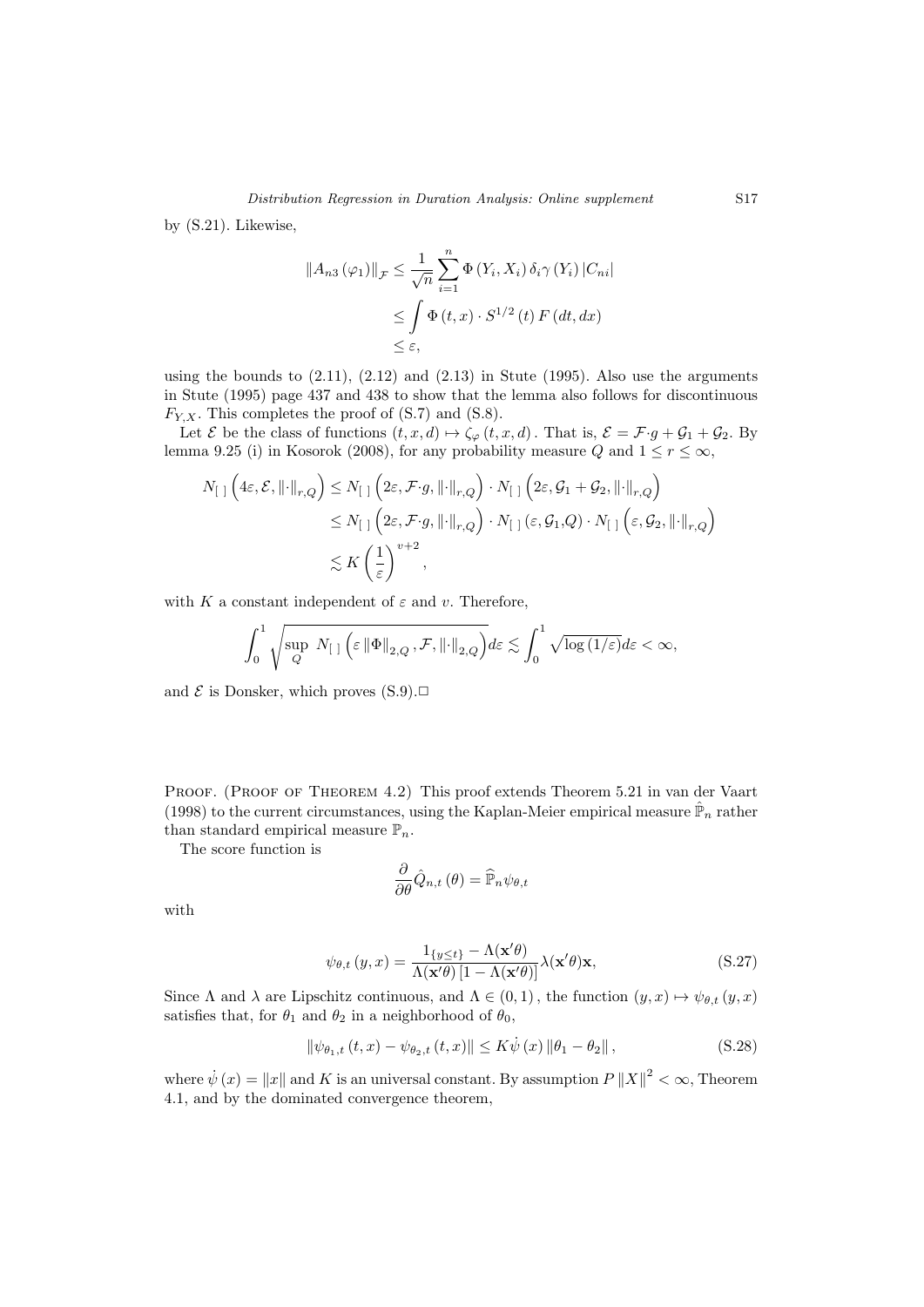$$
\left(\frac{\partial}{\partial \theta'} P \psi_{\theta, t}\right)_{\theta = \theta_0(t)} = \left(P \frac{\partial}{\partial \theta'} \psi_{\theta, t}\right)_{\theta = \theta_0(t)}
$$

$$
= \mathbb{E}\left\{h\left(X'\theta_0(t)\right)\left[\Lambda\left(X'\theta_0(t)\right) - 1_{\{Y \le t\}}\right]\right\}
$$

$$
-H\left(X'\theta_0(t)\right)\lambda\left(X'\theta_0(t)\right)XX'\}
$$

$$
= -\mathcal{I}_0(t), \tag{S.29}
$$

with  $H = \lambda / \Lambda (1 - \Lambda)$  and  $h (u) = dH (u) / du$ .

For a fixed function f, we abbreviate  $\sqrt{n}(\hat{\mathbb{P}}_n - P)$  f and  $\sqrt{n}(\mathbb{P}_n - P)$  f to  $\widehat{\mathbb{G}}_n f$  and  $\mathbb{G}_n f$ , respectively. Next, we show that

$$
\widehat{\mathbb{G}}_n \psi_{\widehat{\theta}_n(t),t} - \widehat{\mathbb{G}}_n \psi_{\theta_0(t),t} = o_P(1).
$$
\n(S.30)

Since by Lemma S1,

$$
\widehat{\mathbb{G}}_n \psi_{\hat{\theta}_n(t),t} - \widehat{\mathbb{G}}_n \psi_{\theta_0(t),t} = \mathbb{G}_n \left( \zeta_{\psi_{\hat{\theta}_n(t),t}} - \zeta_{\psi_{\theta_0(t),t}} \right) + o_P(1),
$$

it suffices to show that

$$
\mathbb{G}_n\left(\zeta_{\psi_{\hat{\theta}_n(t),t}} - \zeta_{\psi_{\theta_0(t),t}}\right) = o_P\left(1\right). \tag{S.31}
$$

First, we check that the map  $z \mapsto \zeta_{\psi_{\theta,t}} (z), z = (y, x', d)'$  satisfies a Lipschitz condition. From (S.28),

$$
\left\|\zeta_{\psi_{\theta_{1},t}}\left(z\right)-\zeta_{\psi_{\theta_{2},t}}\left(z\right)\right\| \leq K \cdot \zeta_{\dot{\psi}}\left(z\right) \cdot \left\|\theta_{1}-\theta_{2}\right\|,\tag{S.32}
$$

and  $P\zeta_{\dot{\psi}}^2 < \infty$  by Assumptions 4.2 and 4.3.

For a non-random sequence  $\hat{\theta}_n(t)$ , (S.31) is immediate since the mean of the random variable on the left hand side of (S.31) has mean zero and variance bounded by  $\frac{P}{\hat{\beta}} \left\| \zeta_{\psi_{\hat{\theta}_n(t),t}} - \zeta_{\psi_{\theta_0(t),t}} \right\|$  $\mathcal{L}^2 \leq K \cdot \left\|\hat{\theta}_n(t) - \theta_0(t)\right\| P \zeta_{\dot{\psi}}^2$  and, hence, converge to zero, since  $\hat{\theta}_n(t)$  is consistent. For random  $\hat{\theta}_n(t)$ , we first check that the bracketing numbers of the class of functions  $z \mapsto \zeta_{\psi_{\theta,t}} (z)$  satisfy (S.6) and, hence, is Donsker. This is the case, since the class  $\mathcal E$  of functions  $(y, x, d) \mapsto \zeta_{\psi_{\theta,t}} (y, x, d)$  satisfies (S.32) and, by VV's Example 19.7,

$$
N_{\left[\right]}\left(\varepsilon\left\|\zeta_{\dot{\psi}}\right\|_{2,Q},\mathcal{E},\left\|\cdot\right\|_{2,Q}\right)\leq K\left(\frac{diam\Theta}{\varepsilon}\right)^{p}<\infty
$$
\n(S.33)

for all Q such that  $Q\zeta_{\dot{\psi}}^2 < \infty$ . And taking into account that, by (S.32) and the dominated convergence theorem,

$$
P\left\|\zeta_{\psi_{\hat{\theta}_n(t),t}} - \zeta_{\psi_{\theta_0(t),t}}\right\|^2 \to_p 0,
$$

we can apply VV's Lemma 19.24 to prove (S.31), and hence (S.30).

The rest of the proof follows in the lines of VV's Theorem 5.21. We provide the details for completeness.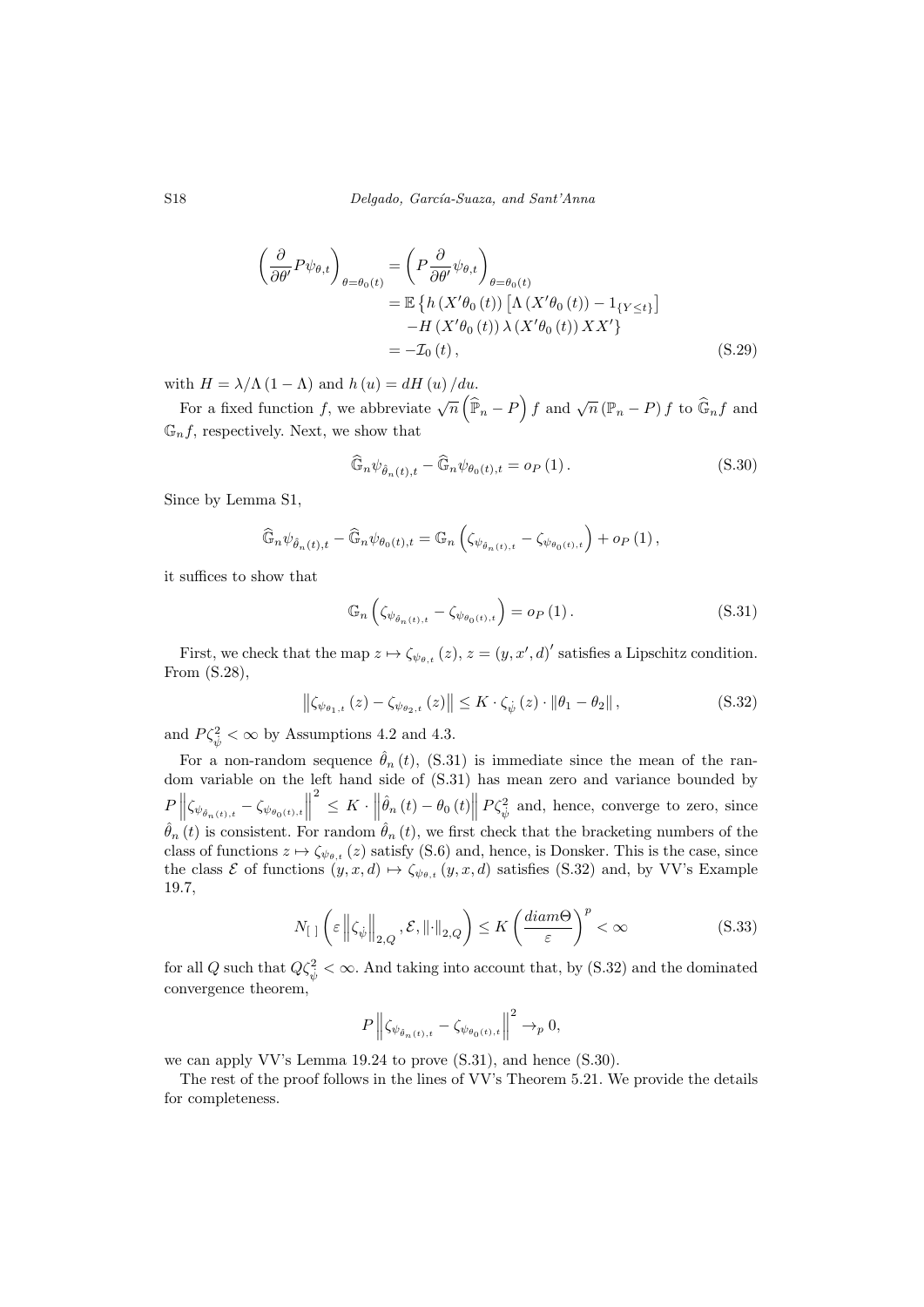Distribution Regression in Duration Analysis: Online supplement S19

By definition of  $\hat{\theta}_n(t)$  and  $\theta_0(t)$ ,

$$
\begin{split} \widehat{\mathbb{G}}_{n}\psi_{\hat{\theta}_{n}(t),t} &= -\sqrt{n}P\psi_{\hat{\theta}_{n}(t),t} + o_{P}(1) \tag{S.34} \\ &= \sqrt{n}P\left(\psi_{\theta_{0}(t),t} - \psi_{\hat{\theta}_{n}(t),t}\right) + o_{P}(1) \\ &= \sqrt{n}P\left(\psi_{\theta_{0}(t),t} - \psi_{\theta_{0}(t) + (\hat{\theta}_{n}(t) - \theta_{0}(t)),t}\right) + o_{P}(1) \\ &= -\sqrt{n}\mathcal{I}_{0}(t)\left(\theta_{0}\left(t\right) - \hat{\theta}_{n}\left(t\right)\right) + \sqrt{n} \cdot o_{P}\left(\left\|\hat{\theta}_{n}\left(t\right) - \theta_{0}\left(t\right)\right\|\right), \end{split}
$$

where the last equality follows from (S.29) and using the differentiability of the map  $\theta \rightarrow$  $P \psi_{\theta,t}$  at  $\theta_0(t)$ , i.e.,

$$
P(\psi_{\theta_0(t)+h,t} - \psi_{\theta_0(t),t}) = \left(\frac{\partial}{\partial \theta'} P \psi_{\theta,t}\right)_{\theta=\theta_0(t)} \cdot h + o(\|h\|) \text{ as } h \to 0.
$$

Then, by (S.30), (S.31), and (S.34),

$$
-\sqrt{n}\mathcal{I}_0(t)\left(\theta_0(t) - \hat{\theta}_n(t)\right) + \sqrt{n} \cdot o_P\left(\left\|\theta_0(t) - \hat{\theta}_n(t)\right\|\right)
$$
  
=  $\widehat{\mathbb{G}}_n \psi_{\theta_0(t),t} + o_P(1)$  (S.35)  
=  $\widehat{\mathbb{G}}_n \zeta_{\psi_{\theta_0(t),t}} + o_P(1)$ 

by Lemma S1.

Because of the invertibility of  $\mathcal{I}_0(t)$ 

$$
\sqrt{n}\left\|\hat{\theta}_{n}(t)-\theta_{0}(t)\right\| \leq \left\|\mathcal{I}_{0}^{-1}(t)\right\|\sqrt{n}\left\|\mathcal{I}_{0}(t)\left(\hat{\theta}_{n}(t)-\theta_{0}(t)\right)\right\|
$$

$$
=O_{P}(1)+o_{P}\left(\sqrt{n}\left\|\theta_{0}(t)-\hat{\theta}_{n}(t)\right\|\right).
$$

This implies that the left side is bounded in probability and, hence,  $\hat{\theta}_n(t)$  is  $\sqrt{n}$ consistent. Inserting this into (S.35), we obtain that  $\sqrt{n}\mathcal{I}_0(t)$   $(\hat{\theta}_n(t) - \theta_0(t))$  $\mathbb{G}_n \zeta_{\psi_{\theta_0(t),t}} + o_P(1)$ . The theorem follows by multiplying by the inverse  $\mathcal{I}_0^{-1}(t)$  on both left and right hand sides. Because matrix multiplication is a continuous map, the remainder term still converges to zero.

Therefore, applying the CLT and a Cramér-Wold device, given fixed times  $t_1, ..., t_m$ ,

$$
\left\{\sqrt{n}\left(\hat{\theta}_n\left(t_j\right)-\theta_0\left(t_j\right)\right)\right\}_{j=1}^m\to_d\left\{\mathcal{I}_0^{-1}\left(t\right)\cdot Z\left(t_j\right)\right\}_{j=1}^m,
$$

where  ${Z(t_j)}_{j=1}^m$  are  $p \times 1$  Gaussian random vectors with zero mean and covariance matrix

$$
\mathbb{E}Z(t_j) Z(t_\ell) = \Omega(j, \ell),
$$

where  $\Omega(j, \ell) = P \zeta_{\psi_{\theta_0(t_j), t_j}} \zeta'_{\psi_{\theta_0(t_\ell), t-\ell}}$ .  $\Box$ 

PROOF. (PROOF OF COROLLARY 4.1) First notice that

 $\hat{\Omega}_n(j,m) = \mathbb{P}_n \zeta_{\psi_{\theta_0(t_j),t_j}} \zeta'_{\psi_{\theta_0(t_m),t_m}} \text{ estimates } \Omega(j,m) = P \zeta_{\psi_{\theta_0(t_j),t_j}} \zeta'_{\psi_{\theta_0(t_m),t_m}}$ 

and

$$
\widehat{\mathcal{I}}_{n}(t) = \widehat{\mathbb{P}}_{n} \psi_{\theta,t} \psi_{\theta,t}' \text{ estimates } \mathcal{I}_{0}(t) = P \psi_{\theta,t} \psi_{\theta,t}'.
$$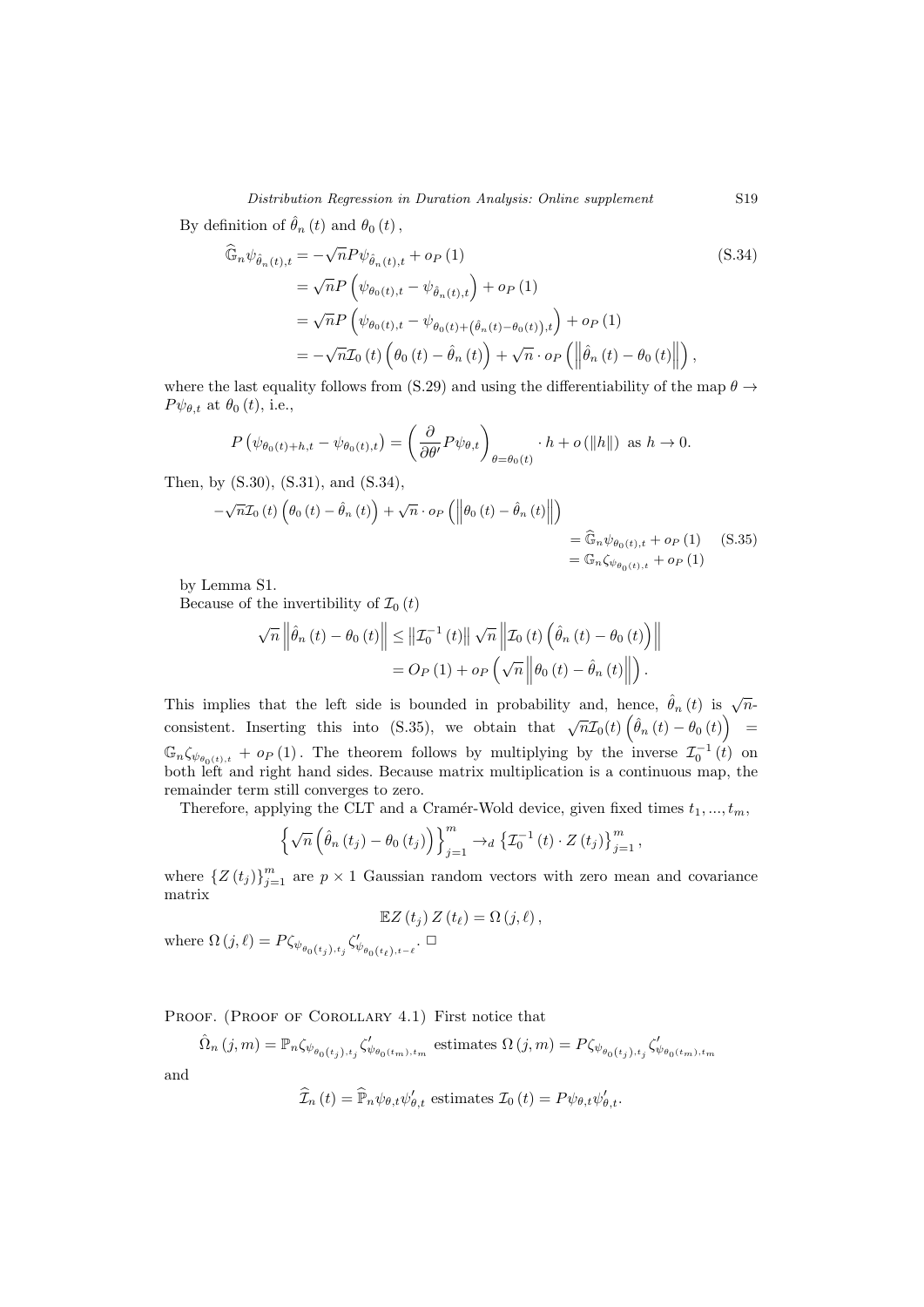Let F and E be the classes of functions  $(y, x) \mapsto \psi_{\theta_0(t), t} (y, x)$  and  $(y, x, d) \mapsto$  $\zeta_{\psi_{\theta,t}}(y,x,d)$ , respectively. Then, by Theorem 9.23 and Lemma 9.25 (ii) in Kosorok (2008) and VV's Example 19.7, for any probability measure Q and  $1 \leq r \leq \infty$ , for any  $\varepsilon \in (0, diam\Theta),$ 

$$
N_{\left[\right]}\left(2\varepsilon,\mathcal{F}\cdot\mathcal{F},\left\|\cdot\right\|_{1,Q}\right)\leq\left[N_{\left[\right]}\left(\varepsilon,\mathcal{F},\left\|\cdot\right\|_{1,Q}\right)\right]^{2}\leq\left[N\left(\varepsilon,\Theta,\left\|\cdot\right\|\right)\right]^{2}\leq K\left(\frac{diam\Theta}{\varepsilon}\right)^{2p}<\infty,
$$

and

$$
N_{\left[\right]}\left(2\varepsilon,\mathcal{E}\cdot\mathcal{E},\left\|\cdot\right\|_{1,Q}\right)\leq\left[N_{\left[\right]}\left(\varepsilon,\mathcal{E},\left\|\cdot\right\|_{1,Q}\right)\right]^{2}\leq\left[N\left(\varepsilon,\Theta,\left\|\cdot\right\|\right)\right]^{2}\leq K\left(\frac{diam\Theta}{\varepsilon}\right)^{2p}<\infty.
$$

Therefore,  $\mathcal{F} \cdot \mathcal{F}$  and  $\mathcal{E} \cdot \mathcal{E}$  satisfy (S.6) in Lemma S1, and

$$
\sup_{\theta \in \Theta} \left\| (\mathbb{P}_n - P) \zeta_{\psi_{\theta, t_j}} \zeta'_{\psi_{\theta, t_m}} \right\| \to 0 \text{ with probability 1,}
$$
  
\n
$$
\sup_{\theta \in \Theta} \left\| \left( \widehat{\mathbb{P}}_n - P \right) \psi_{\theta, t_j} \psi'_{\theta, t_m} \right\| \to 0 \text{ with probability 1,}
$$

which implies that

$$
\label{eq:R1} \begin{split} &\left(\mathbb{P}_n-P\right)\zeta_{\psi_{\hat{\theta}_n\left(t_j\right),t_j}}\zeta_{\psi_{\hat{\theta}_n\left(t_m\right),t_m}}'\to 0\text{ with probability 1,}\\ &\left(\widehat{\mathbb{P}}_n-P\right)\psi_{\hat{\theta}_n\left(t_j\right),t_j}\psi_{\hat{\theta}_n\left(t_m\right),t_m}'\to 0\text{ with probability 1.} \end{split}
$$

By (S.28) and (S.30), Theorem 4.1 and applying the dominated convergence theorem,

$$
\left\| P\left( \zeta_{\psi_{\hat{\theta}_n(t_m),t_m}} \zeta'_{\psi_{\hat{\theta}_n(t_j),t_j}} - \zeta_{\psi_{\theta_0(t_m),t_m}} \zeta'_{\psi_{\theta_0(t_j),t_j}} \right) \right\| \to 0 \text{ with probability 1,}
$$
  

$$
\left\| P\left( \psi_{\hat{\theta}_n(t_j),t_j} \psi'_{\hat{\theta}_n(t_m),t_m} - P\psi_{\theta_0(t_j),t_j} \psi'_{\theta_0(t_m),t_m} \right) \right\| \to 0 \text{ with probability 1,}
$$

concluding the proof. $\Box$ 

PROOF. (PROOF OF THEOREM 4.3) First notice that

$$
\sqrt{n}\left(\hat{\theta}_{n}^{*}\left(t\right)-\hat{\theta}_{n}\left(t\right)\right)=\widehat{\mathcal{I}}_{n}^{-1}\left(t\right)\sqrt{n}\mathbb{P}_{n}^{*}\zeta_{\psi_{\hat{\theta}_{n}\left(t\right),t}}=[\mathcal{I}_{0}^{-1}\left(t\right)+o\left(1\right)]\sqrt{n}\mathbb{P}_{n}^{*}\zeta_{\psi_{\hat{\theta}_{n}\left(t\right),t}}\text{ with probability 1}
$$

by Corollary 4.1, where  $\mathbb{P}_n^* = n^{-1} \sum_{i=1}^n V_i \delta_{Z_i}$ , and  $\delta_z$  is the Dirac measure. Then, using the same arguments as in the proof of Stute et al. (1998)'s Theorem (under  $H_0$ ), and applying a Cramér-Wold device, with probability  $1, \left\{\sqrt{n}\mathbb{P}_n^*\zeta_{\psi_{\hat{\theta}_n(t_j),t_j}}\right\}_{j=1}^m$ converges in  $j=1$ distribution to  $\{Z(t_j)\}_{j=1}^m$  under the bootstrap law.  $\Box$ 

PROOF. (PROOF OF THEOREM 4.4) We show that the bracketing numbers of the class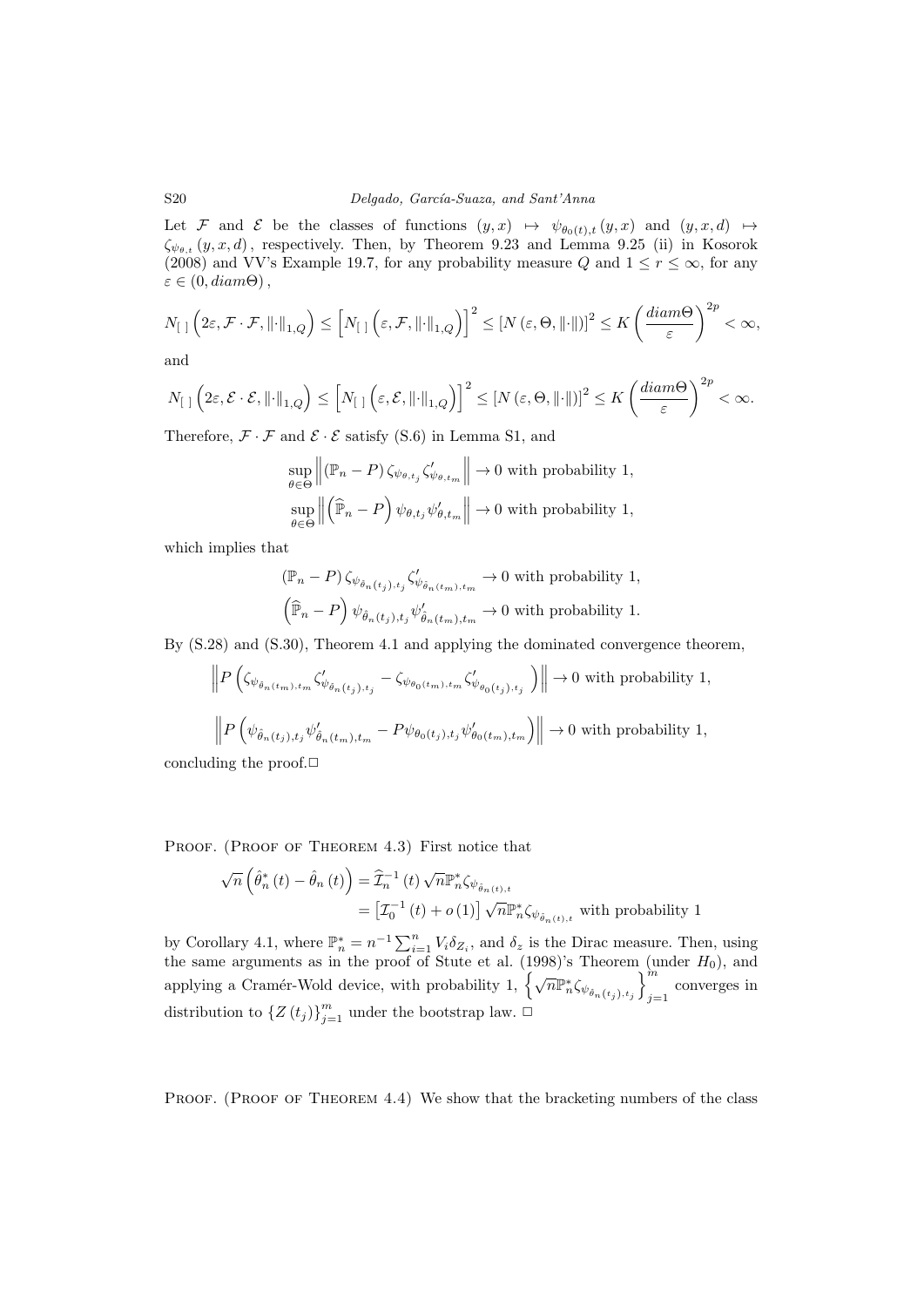S of score functions  $(y, x, d) \mapsto \psi_{\theta t} (y, x, d)$  in (S.27) satisfy condition (S.6) in Lemma S1, and hence

$$
\sqrt{n}\left(\widehat{\mathbb{P}}_n - P\right)\psi_{\theta t}
$$
 converges in distribution to  $\mathbb{G}_P\psi_{\theta t}$  in  $\ell^{\infty} \left(\Theta \times \mathcal{T}_0\right)^{k+1}$ . (S.36)

Write the class as  $S = S_1 \cdot (S_2 - S_3) \cdot b$ , where  $S_1$  is the class of functions  $(y, x) \mapsto H(x' \theta)$ with  $H = \lambda/[\Lambda(1-\Lambda)], S_2$  is the class of functions  $x \mapsto \Lambda(x'\theta), B_3$  is the class of indicator functions  $y \mapsto 1_{\{y \le t\}}$ , and b is the fixed function  $b(x) = x$ .

Since  $H$  is bounded and continuously differentiable, and  $\Theta$  is compact, we have that  $\|H(x'\theta_1) - H(x'\theta_2)\| \le K \|x\| \cdot \|\theta_1 - \theta_2\|$  for all  $\theta_1, \theta_2 \in \Theta$ , where K is a generic constant. Therefore, by VV's Example 19.7, for any  $\varepsilon \in (0, diam\Theta)$ , any probability measure Q, such that  $Q ||x||^2 < \infty$ ,

$$
N_{\left[\right]}\left(\left\|b\right\|_{2,Q}\varepsilon,\mathcal{S}_1,\left\|\cdot\right\|_{2,Q}\right)\leq K\left(diam\Theta/\varepsilon\right)^p,
$$

where K is independent of  $\varepsilon$  and  $p$ . Likewise, the  $S_2$ 's bracketing numbers are of the same order. The indicator functions' class  $S_3$  satisfies,  $N_{[ ]}\left(\varepsilon, S_3, \left\|\cdot\right\|_{2, Q}\right) \leq K \left(1/\varepsilon\right)^2$  for any Q. See VV's Example 19.6.

Therefore, applying Kosorok (2008)'s Lemma 9.25, for any measure Q,

$$
N_{[ \ ]} \left( 4 \left\| b \right\|_{2,Q} \varepsilon, \mathcal{S}, \left\| \cdot \right\|_{2,Q} \right) \leq N_{[ \ ]} \left( 2 \left\| b \right\|_{2,Q} \varepsilon, \mathcal{S}_1, \left\| \cdot \right\|_{2,Q} \right) \cdot N_{[ \ ]} \left( 2 \left\| b \right\|_{2,Q} \varepsilon, (\mathcal{S}_2 - \mathcal{S}_3), \left\| \cdot \right\|_{2,Q} \right) \right)
$$
  

$$
\leq N_{[ \ ]} \left( 2 \left\| b \right\|_{2,Q} \varepsilon, \mathcal{S}_1, \left\| \cdot \right\|_{2,Q} \right) \cdot N_{[ \ ]} \left( \left\| b \right\|_{2,Q} \varepsilon, \mathcal{S}_2, \left\| \cdot \right\|_{2,Q} \right)
$$
  

$$
\cdot N_{[ \ ]} \left( \left\| b \right\|_{2,Q} \varepsilon, \mathcal{S}_1, \left\| \cdot \right\|_{2,Q} \right) \cdot N_{[ \ ]} \left( \left\| b \right\|_{2,Q} \varepsilon, \mathcal{S}_3, \left\| \cdot \right\|_{2,Q} \right)
$$
  

$$
\leq K \left( \frac{1}{\varepsilon} \right)^{2p+2}.
$$

Hence, by Lemma S1,

$$
\sup_{\theta \in \Theta, t \in \mathcal{T}_0} \left\| \widehat{\mathbb{P}}_n \psi_{\theta t} - \mathbb{P}_n \zeta_{\psi_{\theta t}} \right\| = o_P\left(\frac{1}{\sqrt{n}}\right),
$$

and (S.36) holds from Chernozhukov et al. (2013)'s Theorem 5.2, since Assumptions (4.2)-(4.4) are sufficient for Chernozhukov et al. (2013)'s Assumption DR.  $\Box$ 

PROOF. (PROOF OF THEOREM 4.5) Define the weighted bootstrap empirical measure  $\mathbb{P}_n^* = n^{-1} \sum_{i=1}^n \delta_{X_i} V_i$ . Since

$$
\hat{\theta}_{n}^{*}\left(t\right) = \hat{\theta}_{n}\left(t\right) + \widehat{\mathcal{I}}_{n}^{-1}\left(t\right)\mathbb{P}_{n}^{*}\zeta_{\psi_{\hat{\theta}_{n}\left(t\right)t}},
$$

we must first show that

$$
\sup_{t \in \mathcal{T}_0} \left\| \widehat{\mathcal{I}}_n \left( t \right) - \mathcal{I}_0 \left( t \right) \right\| \to 0. \tag{S.37}
$$

This follows using the fact that the class of functions  $(y, x) \mapsto \psi_{\theta(t),t} (y, x) \psi'_{\theta(t),t} (y, x)$ has bounded bracketing numbers, which is proved mimicking the arguments in Theorem 4.4 for the class of functions S. Therefore, this class of functions is Glivenko-Cantelli. Then, (S.37) follows applying Theorem 2.4.1 in van der Vaart and Wellner (1996), as in the proof of (S.2) in the proof of Theorem 4.1 above.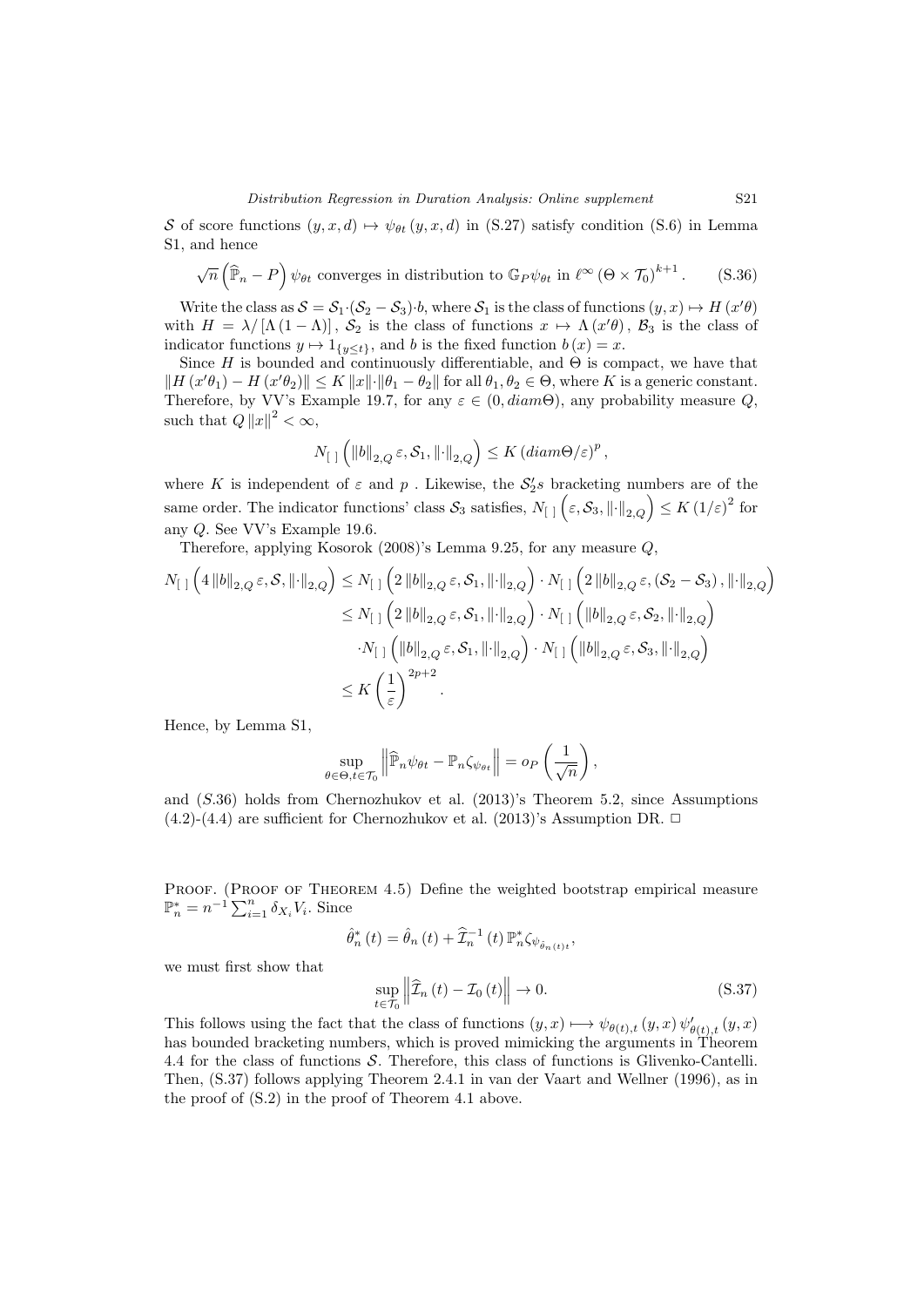S22 Delgado, García-Suaza, and Sant'Anna

With (S.37) on hands, we must show that  $\left\{\sqrt{n}\mathbb{P}_n^*\zeta_{\psi_{\hat{\theta}_n}(t)t}\right\}$ converges in distribution  $t \in \mathcal{T}_0$ (under the bootstrap law) to  $\left\{\mathbb{B}_P\zeta_{\psi_{\theta_0}(t)t}\right\}$ in the space  $\ell^{\infty}(\mathcal{T}_0)$  for almost all sample  ${Y_i, X_i, \delta_i}_{i=1}^n$  where  $\mathbb{B}_P$  is the P-Brownian Motion, i.e., a centered Gaussian process indexed by squared integrable (with respect to  $P$ ) functions and with covariance function  $\mathbb{EB}_{\varphi_1} \mathbb{B}_{\varphi_2} = P \varphi_1 \varphi_2$ , for  $\varphi_1, \varphi_2 \in \ell^{\infty}(\mathcal{T}_0)$ .

From Lemma S1 and the proof of Theorems 4.2 and 4.4, we have established that the class  $\mathcal{B}_0$  of functions  $(y, x, d) \mapsto \zeta_{\psi_{\theta_0}(t)t} (y, x, d)$  is Donsker; see also Stute et al. (2000) for related results. Thus, from van der Vaart and Wellner (1996)'s Theorem 3.6.13, we have that

$$
\sup_{h\in BL_1}\left\|\mathbb{E}\left[h\left(\sqrt{n}\mathbb{P}^*_n\zeta_{\psi_{\hat{\theta}_n(t)t}}\right)\right]-\mathbb{E}\left[h\left(\mathbb{B}_P\zeta_{\psi_{\theta_0(t)t}}\right)\right]\right\|\rightarrow 0\text{ with probability 1,}
$$

where  $BL_1$  is the class of functions  $h: \ell^{\infty}(\mathcal{B}_0) \mapsto \mathbb{R}^{k+1}$  such that  $|h(z_1) - h(z_2)| \le$  $||z_1 - z_2||_{\mathcal{B}_0}$  for every  $z_1, z_2$ . The above display is necessary and sufficient for convergence in distribution under the bootstrap law.  $\Box$ 

PROOF. (PROOF OF THEOREM 5.1) Note that, by adding and subtracting different terms, we have that

$$
\sqrt{n} (\hat{\eta}_n - \eta) (t)
$$
\n
$$
= \frac{1}{n} \sum_{i=1}^n \left[ \lambda(\mathbf{X}_i' \hat{\theta}_n(t)) \right] \sqrt{n} \left( \hat{\beta}_n (t) - \beta_0 (t) \right)
$$
\n
$$
+ \beta_0 (t) \frac{1}{\sqrt{n}} \sum_{i=1}^n \left[ \lambda(\mathbf{X}_i' \hat{\theta}_n(t)) - \lambda(\mathbf{X}_i' \theta_0(t)) \right]
$$
\n
$$
+ \sqrt{n} \left( \frac{1}{n} \sum_{i=1}^n \left[ \beta_0 (t) \lambda(\mathbf{X}_i' \theta_0(t)) \right] - \mathbb{E} \left[ \beta_0 (t) \lambda(\mathbf{X}' \theta_0(t)) \right] \right).
$$
\n(S.38)

We analyze each of these terms separately.

From Theorem 4.4 and a standard Glivenko-Cantelli argument, we have that, uniformly in  $t \in \mathcal{T}_0$ ,

$$
\frac{1}{n} \sum_{i=1}^{n} \left[ \lambda(\mathbf{X}'_i \hat{\theta}_n(t)) \right] \sqrt{n} \left( \hat{\beta}_n(t) - \beta_0(t) \right)
$$

$$
= \mathbb{E} \left[ \lambda(\mathbf{X}' \theta_0(t)) \right] \cdot H \cdot \mathcal{I}_0^{-1} \frac{1}{\sqrt{n}} \sum_{i=1}^{n} \zeta_i(t) + o_p(1).
$$
(S.39)

where  $\zeta_i(t)$  is as defined in (4.2), with  $\varphi = \psi_{\theta t}$ ,  $\mathcal{I}_0$  as defined in (4.1) and  $H = [0_{k \times 1}, I_k]$ is the  $k \times (k+1)$  selection matrix for the slope coefficients.

Next, from the mean value theorem, we have that

$$
\frac{1}{\sqrt{n}} \sum_{i=1}^{n} \left[ \lambda(\mathbf{X}_{i}^{\prime} \hat{\theta}_{n}(t)) - \lambda(\mathbf{X}_{i}^{\prime} \theta_{0}(t)) \right]
$$
  
= 
$$
\frac{1}{n} \sum_{i=1}^{n} \left[ \lambda(\mathbf{X}_{i}^{\prime} \bar{\theta}(t)) \mathbf{X}_{i}^{\prime} \right] \sqrt{n} \left( \hat{\theta}_{n} - \theta_{0} \right) (t),
$$
 (S.40)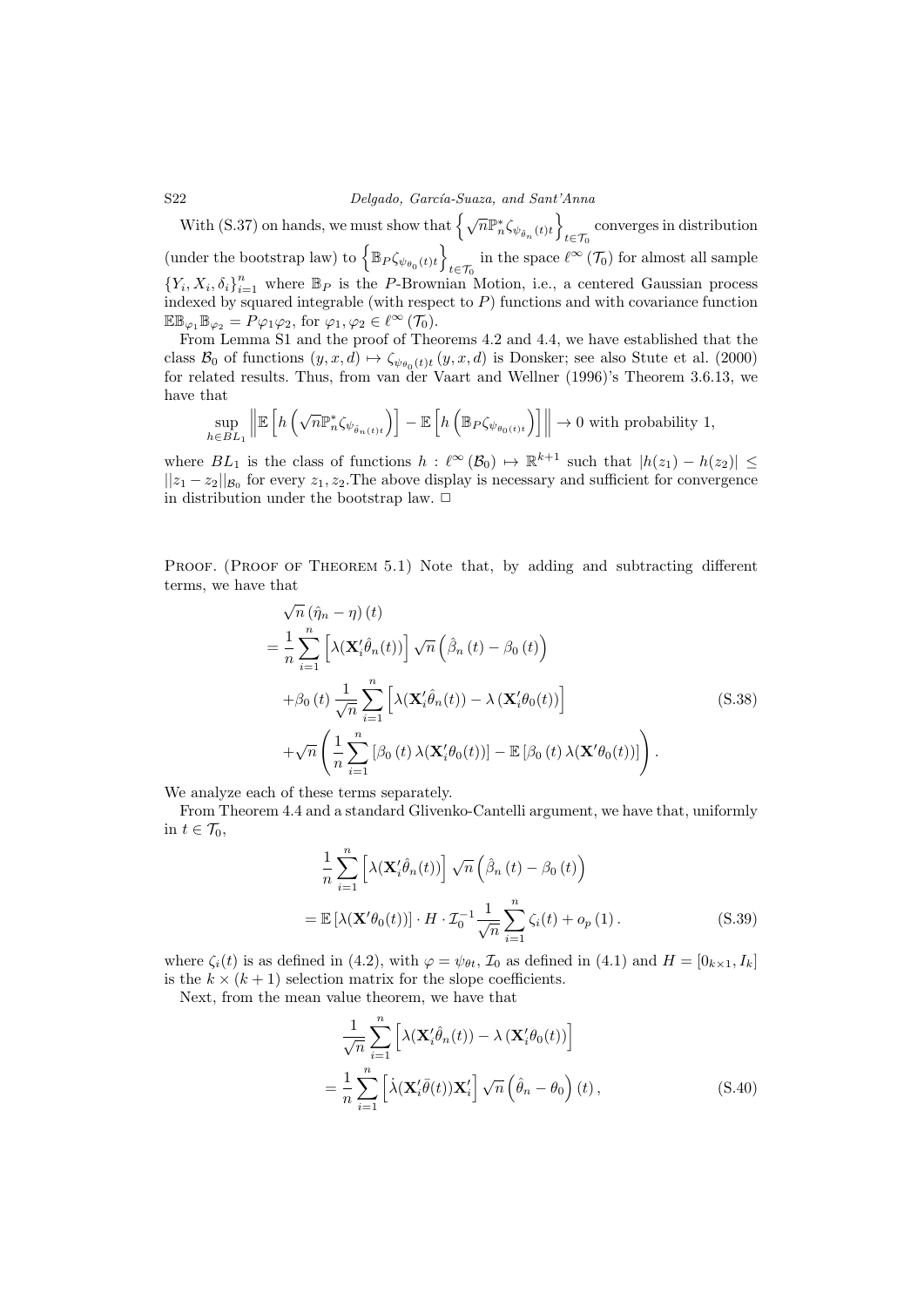with  $||\bar{\theta} - \theta_0|| \le ||\hat{\theta}_n - \theta_0||$ . Given that  $\dot{\lambda}$  is a continuous function by Assumption 4.2,  $\hat{\theta}_n(\cdot)$  is a uniformly consistent estimator for  $\theta_0(\cdot)$ , and the function  $\lambda$  is bounded on a neighborhood of  $\theta_0$ , from a Glivenko-Cantelli argument, we have that, uniformly in  $t\in\mathcal{T}_0,$ 

$$
\frac{1}{n}\sum_{i=1}^{n} \left[ \dot{\lambda}(\mathbf{X}_{i}^{\prime}\hat{\theta}_{n}(t))\mathbf{X}_{i}^{\prime} \right] = \mathbb{E}\left[ \dot{\lambda}(\mathbf{X}^{\prime}\theta_{0}(t))\mathbf{X}^{\prime} \right] + o_{p}(1).
$$
\n(S.41)

Therefore, combining (S.40) and (S.41) with the uniform linear representation of  $\sqrt{n}(\hat{\theta} - \hat{\theta})$  $\theta_0(t)$  derived in the proof of Theorem 4.4 (see, also, Theorem 4.2), we have

$$
\beta_0(t) \frac{1}{\sqrt{n}} \sum_{i=1}^n \left[ \lambda(\mathbf{X}_i' \hat{\theta}_n(t)) - \lambda(\mathbf{X}_i' \theta_0(t)) \right]
$$
  
=  $\beta_0(t) \mathbb{E} \left[ \lambda(\mathbf{X}' \theta_0(t)) \mathbf{X}' \right] \mathcal{I}_0^{-1} \frac{1}{\sqrt{n}} \sum_{i=1}^n \zeta_i(t) + o_p(1)$  (S.42)

uniformly in  $t \in \mathcal{T}_0$ .

The third term of (S.38) can be rewritten as

$$
\sqrt{n}\left(\frac{1}{n}\sum_{i=1}^{n}[\beta_{0}(t)\lambda(\mathbf{X}_{i}'\theta_{0}(t))] - \mathbb{E}\left[\beta_{0}(t)\lambda(\mathbf{X}'\theta_{0}(t))\right]\right)
$$

$$
=\frac{1}{\sqrt{n}}\sum_{i=1}^{n}\beta_{0}(t)\left(\lambda(\mathbf{X}_{i}'\theta_{0}(t)) - \mathbb{E}\left[\lambda(\mathbf{X}'\theta_{0}(t))\right]\right).
$$
(S.43)

Thus, from (S.38), (S.39), (S.42) and (S.43), we have that, uniformly in  $t \in \mathcal{T}_0$ ,

$$
\sqrt{n} \left( \hat{\eta}_n - \eta \right) (t) = \frac{1}{\sqrt{n}} \sum_{i=1}^n \zeta_{i,ADME}(t) + o_P(1), \qquad (S.44)
$$

where

$$
\zeta_{i,ADME}(t) = \beta_0(t) \cdot (\lambda(\mathbf{X}'_i \theta_0(t)) - \mathbb{E}[\lambda(\mathbf{X}' \theta_0(t))]) \n+ \mathbb{E}[\lambda(\mathbf{X}' \theta_0(t))] \cdot H \cdot \mathcal{I}_0^{-1} \cdot \zeta_i(t) \n+ \beta_0(t) \cdot \mathbb{E}[\lambda(\mathbf{X}' \theta_0(t)) \mathbf{X}'] \cdot \mathcal{I}_0^{-1} \cdot \zeta_i(t).
$$

From Example 19.7 of van der Vaart (1998), Theorem 4.4, and Lemma 9.25 of Kosorok (2008), see Lemma S1's proof (page S17), it then follows that  $(y, x, d) \mapsto \zeta_{ADME:t} (y, x, d)$ forms a Donsker class of functions, completing the weak convergence proof. The validity of the multiplier bootstrap now follows from van der Vaart and Wellner (1996)'s Theorem 3.6.13, completing the proof.  $\Box$ 

## REFERENCES

Arcones, M. A. and E. Giné (1993, jul). Limit Theorems for \$U\$-Processes. The Annals of Probability 21 (3), 347–370.

Arcones, M. A. and E. Gin´e (1995). On the law of the iterated logarithm for canonical U-statistics and processes. Journal of Theoretical Probability 58, 217–245.